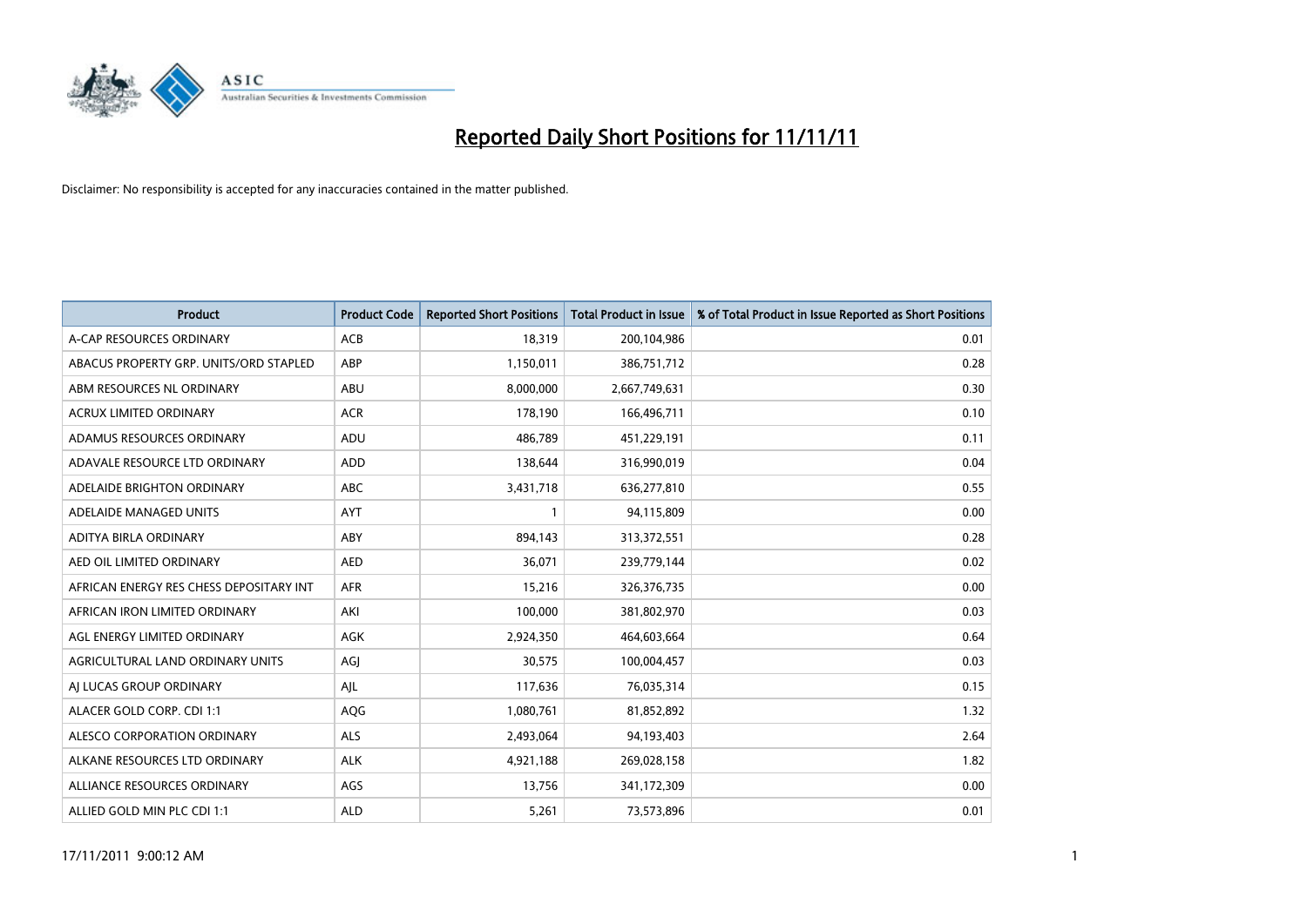

| <b>Product</b>                         | <b>Product Code</b> | <b>Reported Short Positions</b> | Total Product in Issue | % of Total Product in Issue Reported as Short Positions |
|----------------------------------------|---------------------|---------------------------------|------------------------|---------------------------------------------------------|
| ALLIED HEALTH LTD ORDINARY             | AHZ                 | 134,528                         | 643,360,097            | 0.02                                                    |
| ALLIGATOR ENERGY ORDINARY              | AGE                 | 100                             | 136,780,002            | 0.00                                                    |
| ALTONA MINING LTD ORDINARY             | <b>AOH</b>          | 554,901                         | 518,687,704            | 0.11                                                    |
| ALUMINA LIMITED ORDINARY               | <b>AWC</b>          | 41,612,554                      | 2,440,196,187          | 1.69                                                    |
| AMADEUS ENERGY ORDINARY                | AMU                 | 454.000                         | 278,472,818            | 0.16                                                    |
| AMALGAMATED HOLDINGS ORDINARY          | AHD                 | 4                               | 157,480,461            | 0.00                                                    |
| AMCOR LIMITED ORDINARY                 | <b>AMC</b>          | 3,411,801                       | 1,226,610,819          | 0.25                                                    |
| AMP LIMITED ORDINARY                   | AMP                 | 8,297,425                       | 2,854,672,784          | 0.27                                                    |
| AMPELLA MINING ORDINARY                | <b>AMX</b>          | 783,647                         | 204,985,108            | 0.39                                                    |
| ANGLOGOLD ASHANTI CDI 5:1              | AGG                 | 10,640                          | 89,207,765             | 0.01                                                    |
| ANSELL LIMITED ORDINARY                | <b>ANN</b>          | 2,699,241                       | 131, 177, 201          | 2.05                                                    |
| ANZ BANKING GRP LTD ORDINARY           | ANZ                 | 16,754,543                      | 2,629,322,167          | 0.65                                                    |
| APA GROUP STAPLED SECURITIES           | <b>APA</b>          | 8,066,843                       | 639,334,625            | 1.26                                                    |
| APEX MINERALS NL ORDINARY              | <b>AXM</b>          | 885,146                         | 5,550,243,713          | 0.02                                                    |
| APN EUROPEAN RETAIL UNITS STAPLED SEC. | AEZ                 | 11,832                          | 544,910,660            | 0.00                                                    |
| APN NEWS & MEDIA ORDINARY              | <b>APN</b>          | 25,498,529                      | 630,211,415            | 4.04                                                    |
| AQUARIUS PLATINUM. ORDINARY            | <b>AOP</b>          | 3,043,012                       | 470,312,578            | 0.62                                                    |
| AQUILA RESOURCES ORDINARY              | <b>AQA</b>          | 6,550,581                       | 374,368,499            | 1.70                                                    |
| ARAFURA RESOURCE LTD ORDINARY          | ARU                 | 7,177,607                       | 367,980,342            | 1.93                                                    |
| ARB CORPORATION ORDINARY               | ARP                 | 14.120                          | 72,481,302             | 0.01                                                    |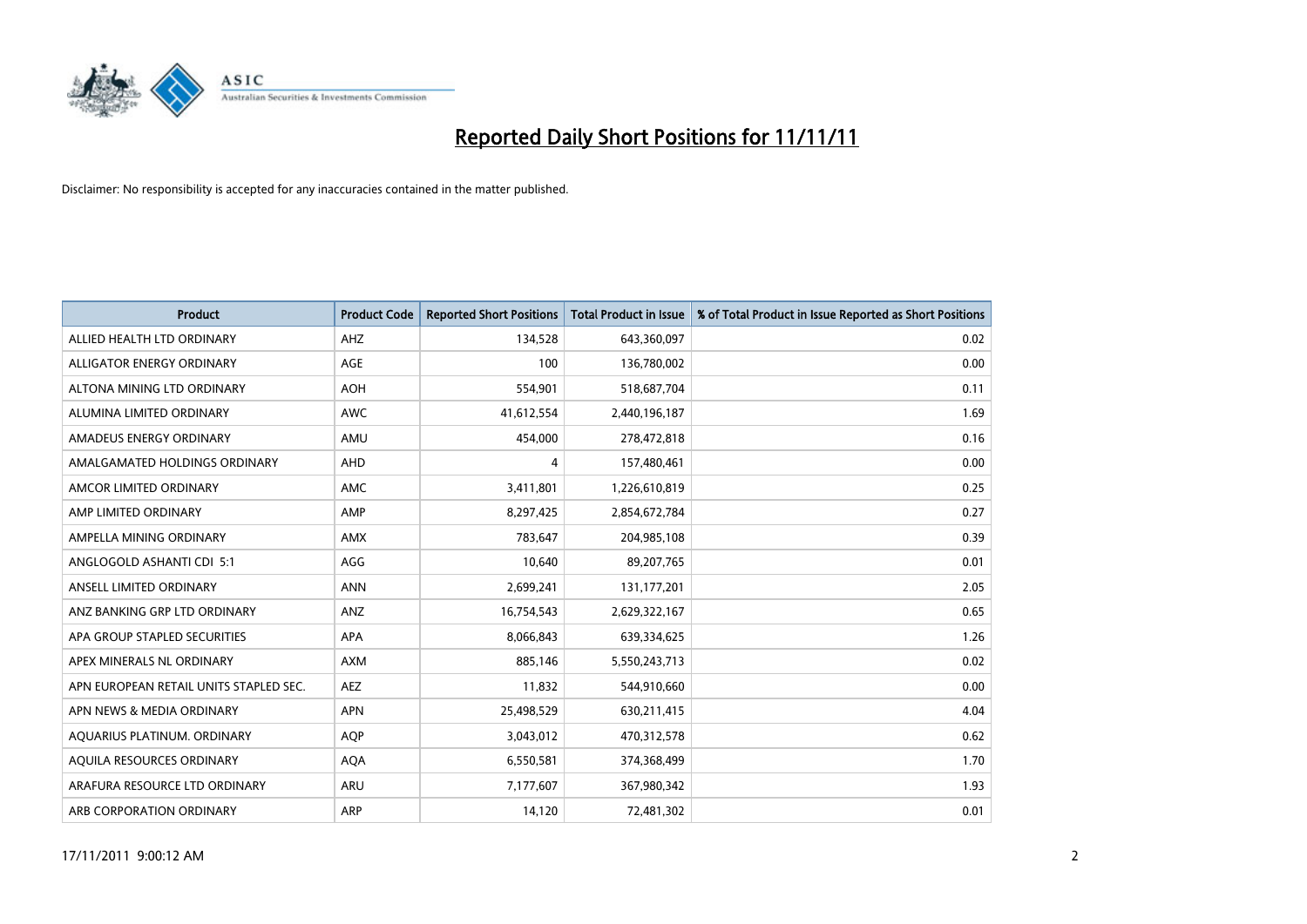

| <b>Product</b>                          | <b>Product Code</b> | <b>Reported Short Positions</b> | <b>Total Product in Issue</b> | % of Total Product in Issue Reported as Short Positions |
|-----------------------------------------|---------------------|---------------------------------|-------------------------------|---------------------------------------------------------|
| ARDENT LEISURE GROUP STAPLED SECURITIES | AAD                 | 569,567                         | 324,236,390                   | 0.16                                                    |
| ARISTOCRAT LEISURE ORDINARY             | <b>ALL</b>          | 27,600,024                      | 543,181,024                   | 5.09                                                    |
| <b>ASCIANO LIMITED ORDINARY</b>         | <b>AIO</b>          | 13,887,208                      | 2,926,103,883                 | 0.45                                                    |
| ASG GROUP LIMITED ORDINARY              | <b>ASZ</b>          | 89,990                          | 171,456,889                   | 0.05                                                    |
| ASPEN GROUP ORD/UNITS STAPLED           | <b>APZ</b>          | 1,101,816                       | 584,985,037                   | 0.19                                                    |
| ASPIRE MINING LTD ORDINARY              | <b>AKM</b>          | 499,444                         | 620,594,556                   | 0.08                                                    |
| ASTON RES LTD ORDINARY                  | AZT                 | 1,877,017                       | 204,527,604                   | 0.92                                                    |
| ASTRO JAP PROP GROUP STAPLED SECURITIES | AJA                 | 28,020                          | 58,445,002                    | 0.05                                                    |
| ASX LIMITED ORDINARY                    | <b>ASX</b>          | 1,895,278                       | 175,136,729                   | 1.08                                                    |
| ATLANTIC LIMITED ORDINARY               | ATI                 | 84,865                          | 114,474,240                   | 0.07                                                    |
| ATLAS IRON LIMITED ORDINARY             | <b>AGO</b>          | 15,734,254                      | 889,036,055                   | 1.75                                                    |
| <b>AURORA OIL &amp; GAS ORDINARY</b>    | <b>AUT</b>          | 12,566,893                      | 411,155,343                   | 3.07                                                    |
| AUSDRILL LIMITED ORDINARY               | ASL                 | 128,033                         | 302,754,823                   | 0.03                                                    |
| AUSENCO LIMITED ORDINARY                | <b>AAX</b>          | 1,313,447                       | 123,258,843                   | 1.07                                                    |
| <b>AUSTAL LIMITED ORDINARY</b>          | ASB                 | 308,396                         | 188,069,638                   | 0.16                                                    |
| AUSTAR UNITED ORDINARY                  | <b>AUN</b>          | 2,200,456                       | 1,271,505,737                 | 0.16                                                    |
| AUSTBROKERS HOLDINGS ORDINARY           | <b>AUB</b>          | $\overline{2}$                  | 55,419,436                    | 0.00                                                    |
| AUSTIN ENGINEERING ORDINARY             | ANG                 | 4,847                           | 72,014,403                    | 0.00                                                    |
| <b>AUSTRALAND ASSETS ASSETS</b>         | AAZPB               | 1,168                           | 2,750,000                     | 0.04                                                    |
| AUSTRALAND PROPERTY STAPLED SECURITY    | <b>ALZ</b>          | 516,135                         | 576,846,597                   | 0.08                                                    |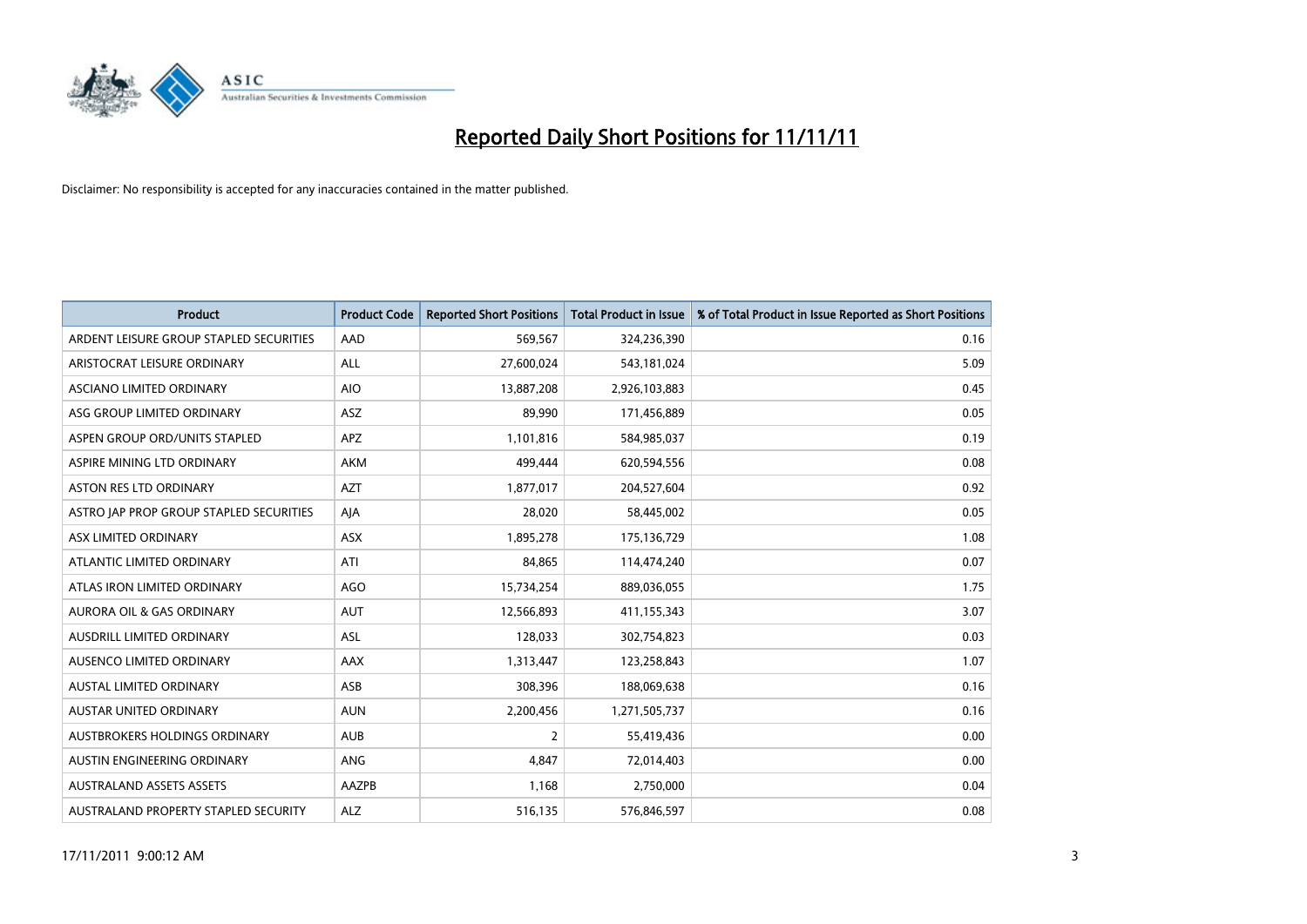

| <b>Product</b>                       | <b>Product Code</b> | <b>Reported Short Positions</b> | Total Product in Issue | % of Total Product in Issue Reported as Short Positions |
|--------------------------------------|---------------------|---------------------------------|------------------------|---------------------------------------------------------|
| AUSTRALIAN AGRICULT, ORDINARY        | AAC                 | 928,672                         | 312,892,824            | 0.29                                                    |
| AUSTRALIAN EDUCATION UNITS           | <b>AEU</b>          | 625,000                         | 175,465,397            | 0.36                                                    |
| AUSTRALIAN INFRASTR, UNITS/ORDINARY  | <b>AIX</b>          | 10,535,014                      | 620,733,944            | 1.68                                                    |
| AUSTRALIAN MINES LTD ORDINARY        | <b>AUZ</b>          | 1,400,000                       | 636,910,317            | 0.22                                                    |
| AUSTRALIAN PHARM, ORDINARY           | API                 | 593,725                         | 488,115,883            | 0.12                                                    |
| AUTOMOTIVE HOLDINGS ORDINARY         | AHE                 | 9,096                           | 260,579,682            | 0.00                                                    |
| AVEXA LIMITED ORDINARY               | <b>AVX</b>          | 243,657                         | 847,688,779            | 0.03                                                    |
| AWE LIMITED ORDINARY                 | AWE                 | 2,304,650                       | 521,871,941            | 0.44                                                    |
| AZUMAH RESOURCES ORDINARY            | <b>AZM</b>          | 510,786                         | 282,020,356            | 0.18                                                    |
| <b>BANDANNA ENERGY ORDINARY</b>      | <b>BND</b>          | 1,004,333                       | 528,481,199            | 0.18                                                    |
| BANK OF QUEENSLAND. ORDINARY         | <b>BOQ</b>          | 11,477,775                      | 225,369,547            | 5.07                                                    |
| <b>BANNERMAN RESOURCES ORDINARY</b>  | <b>BMN</b>          | 131,224                         | 234,435,934            | 0.05                                                    |
| <b>BASE RES LIMITED ORDINARY</b>     | <b>BSE</b>          | 1,377,019                       | 460,440,029            | 0.30                                                    |
| <b>BATHURST RESOURCES ORDINARY</b>   | <b>BTU</b>          | 9,409,507                       | 688,747,997            | 1.36                                                    |
| <b>BAUXITE RESOURCE LTD ORDINARY</b> | <b>BAU</b>          | 111,797                         | 235,379,896            | 0.05                                                    |
| BC IRON LIMITED ORDINARY             | <b>BCI</b>          | 294,426                         | 95,311,000             | 0.31                                                    |
| BEACH ENERGY LIMITED ORDINARY        | <b>BPT</b>          | 2,180,114                       | 1,107,635,932          | 0.18                                                    |
| BEADELL RESOURCE LTD ORDINARY        | <b>BDR</b>          | 3,204,059                       | 657,906,946            | 0.49                                                    |
| BENDIGO AND ADELAIDE ORDINARY        | <b>BEN</b>          | 6,477,008                       | 365,816,262            | 1.76                                                    |
| BERKELEY RESOURCES ORDINARY          | <b>BKY</b>          | 201.658                         | 174,298,273            | 0.11                                                    |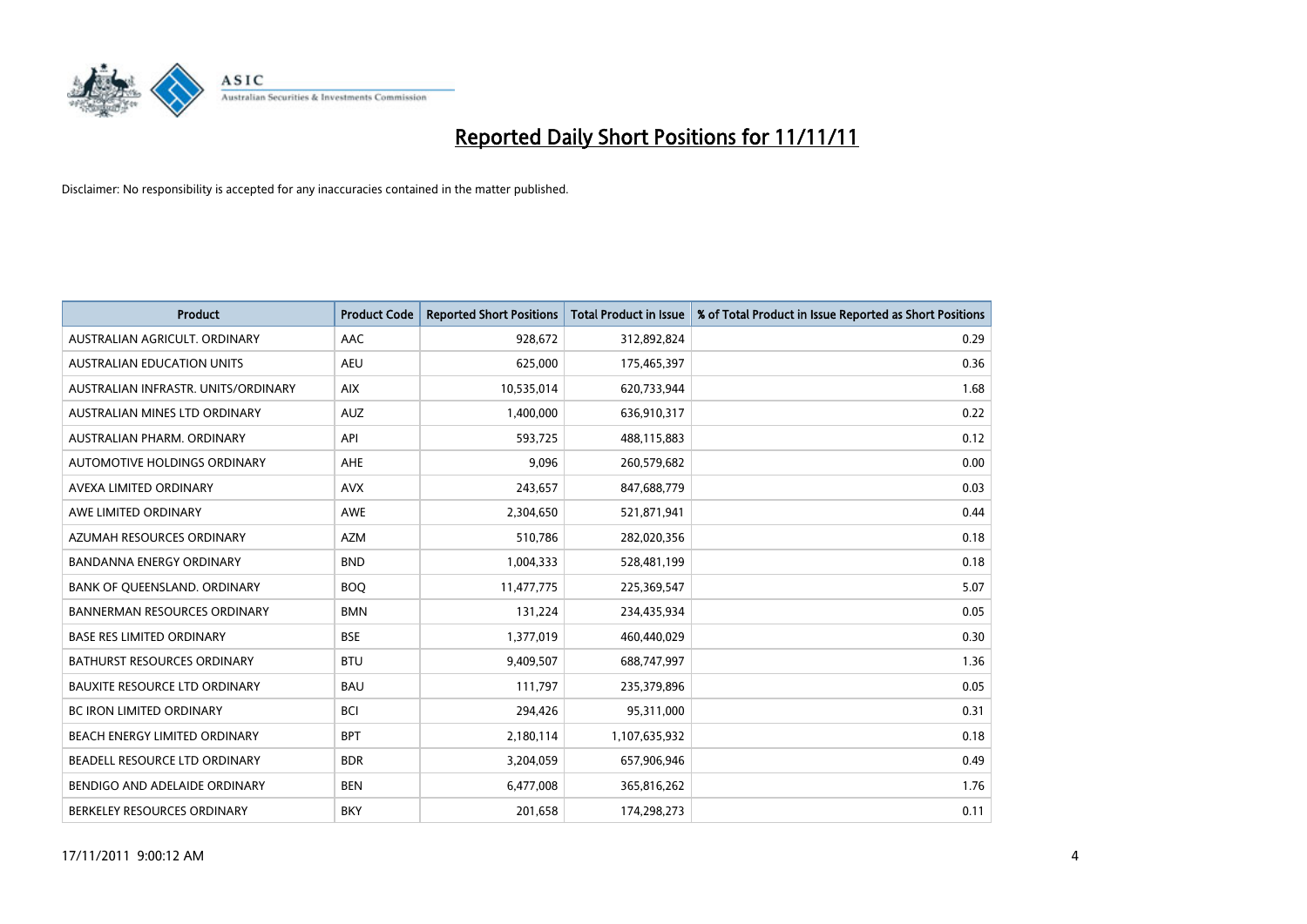

| <b>Product</b>                       | <b>Product Code</b> | <b>Reported Short Positions</b> | <b>Total Product in Issue</b> | % of Total Product in Issue Reported as Short Positions |
|--------------------------------------|---------------------|---------------------------------|-------------------------------|---------------------------------------------------------|
| BETASHARES ASX RES ETF UNITS         | <b>ORE</b>          | 88.220                          | 4,519,665                     | 1.95                                                    |
| <b>BHP BILLITON LIMITED ORDINARY</b> | <b>BHP</b>          | 29,101,285                      | 3,211,496,105                 | 0.90                                                    |
| <b>BILLABONG ORDINARY</b>            | <b>BBG</b>          | 27,602,953                      | 255,102,103                   | 10.83                                                   |
| <b>BIOTA HOLDINGS ORDINARY</b>       | <b>BTA</b>          | 1,465,778                       | 181,703,711                   | 0.80                                                    |
| <b>BISALLOY STEEL ORDINARY</b>       | <b>BIS</b>          | 84,480                          | 216,455,965                   | 0.04                                                    |
| BKI INVESTMENT LTD ORDINARY          | BKI                 | 508                             | 425,549,573                   | 0.00                                                    |
| <b>BLACKTHORN RESOURCES ORDINARY</b> | <b>BTR</b>          | 35,848                          | 122,918,000                   | 0.03                                                    |
| <b>BLUESCOPE STEEL LTD ORDINARY</b>  | <b>BSL</b>          | 86,224,050                      | 1,849,170,356                 | 4.66                                                    |
| <b>BOART LONGYEAR ORDINARY</b>       | <b>BLY</b>          | 5,899,980                       | 461,163,412                   | 1.27                                                    |
| <b>BOOM LOGISTICS ORDINARY</b>       | <b>BOL</b>          | 337,999                         | 465,011,147                   | 0.07                                                    |
| <b>BORAL LIMITED, ORDINARY</b>       | <b>BLD</b>          | 35,042,206                      | 744,729,957                   | 4.69                                                    |
| BOTSWANA METALS LTD ORDINARY         | <b>BML</b>          | 7,000                           | 143,717,013                   | 0.00                                                    |
| <b>BOW ENERGY LIMITED ORDINARY</b>   | <b>BOW</b>          | 2,707,510                       | 361,926,672                   | 0.75                                                    |
| <b>BRADKEN LIMITED ORDINARY</b>      | <b>BKN</b>          | 3,390,790                       | 166,615,917                   | 2.03                                                    |
| <b>BRAMBLES LIMITED ORDINARY</b>     | <b>BXB</b>          | 14,421,511                      | 1,480,298,796                 | 0.96                                                    |
| BREVILLE GROUP LTD ORDINARY          | <b>BRG</b>          | 2,739                           | 130,095,322                   | 0.00                                                    |
| <b>BRICKWORKS LIMITED ORDINARY</b>   | <b>BKW</b>          | 82,259                          | 147,567,333                   | 0.06                                                    |
| <b>BROCKMAN RESOURCES ORDINARY</b>   | <b>BRM</b>          | 62,105                          | 144,803,151                   | 0.04                                                    |
| BT INVESTMENT MNGMNT ORDINARY        | <b>BTT</b>          | 1,228,075                       | 267,906,977                   | 0.46                                                    |
| <b>BURU ENERGY ORDINARY</b>          | <b>BRU</b>          | 655.589                         | 213,963,477                   | 0.31                                                    |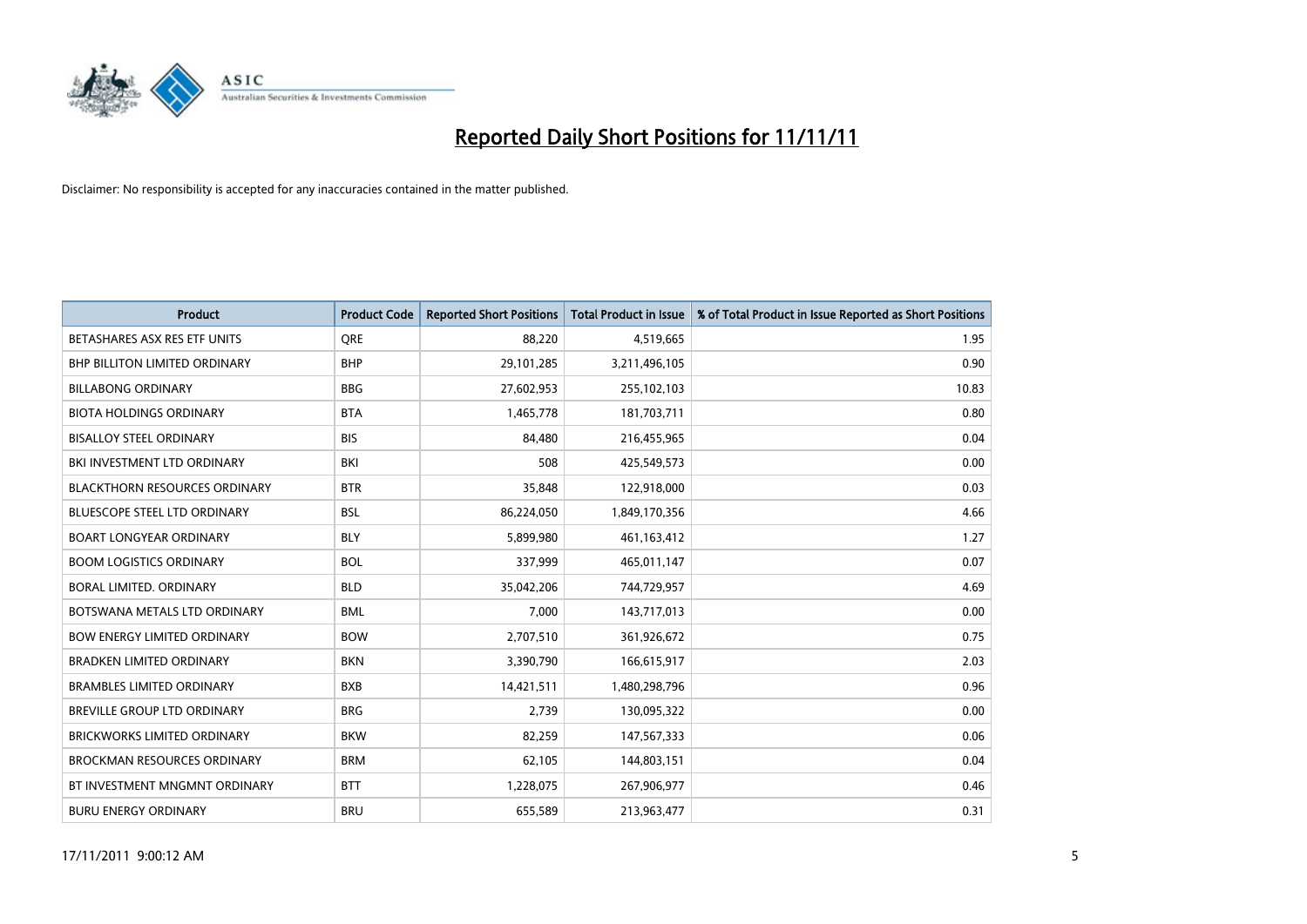

| <b>Product</b>                                | <b>Product Code</b> | <b>Reported Short Positions</b> | <b>Total Product in Issue</b> | % of Total Product in Issue Reported as Short Positions |
|-----------------------------------------------|---------------------|---------------------------------|-------------------------------|---------------------------------------------------------|
| <b>BWP TRUST ORDINARY UNITS</b>               | <b>BWP</b>          | 448.285                         | 520,012,793                   | 0.08                                                    |
| CABCHARGE AUSTRALIA ORDINARY                  | CAB                 | 616,172                         | 120,437,014                   | 0.51                                                    |
| <b>CALTEX AUSTRALIA ORDINARY</b>              | <b>CTX</b>          | 5,892,698                       | 270,000,000                   | 2.20                                                    |
| CAMPBELL BROTHERS ORDINARY                    | <b>CPB</b>          | 372,019                         | 67,503,411                    | 0.54                                                    |
| CAPE LAMBERT RES LTD ORDINARY                 | <b>CFE</b>          | 1,131,330                       | 652,171,792                   | 0.16                                                    |
| CARABELLA RES LTD ORDINARY                    | <b>CLR</b>          | 13,335                          | 98,778,296                    | 0.01                                                    |
| <b>CARBON ENERGY DEFERRED</b>                 | <b>CNXN</b>         | 38.792                          | 87,314,732                    | 0.04                                                    |
| <b>CARBON ENERGY ORDINARY</b>                 | <b>CNX</b>          | 405,596                         | 698,517,858                   | 0.05                                                    |
| <b>CARDNO LIMITED ORDINARY</b>                | <b>CDD</b>          | 4.080                           | 110,301,978                   | 0.00                                                    |
| CARNARVON PETROLEUM ORDINARY                  | <b>CVN</b>          | 1,655,289                       | 690,320,634                   | 0.23                                                    |
| <b>CARNEGIE WAVE ENERGY ORDINARY</b>          | <b>CWE</b>          | 83,000                          | 901,487,627                   | 0.01                                                    |
| <b>CARPATHIAN RESOURCES ORDINARY</b>          | <b>CPN</b>          | 75,000                          | 265,533,501                   | 0.03                                                    |
| CARPENTARIA EXP. LTD ORDINARY                 | CAP                 | 9,777                           | 98,991,301                    | 0.01                                                    |
| CARSALES.COM LTD ORDINARY                     | <b>CRZ</b>          | 14,716,870                      | 233,971,831                   | 6.27                                                    |
| <b>CASH CONVERTERS ORDINARY</b>               | CCV                 | 55,296                          | 379,761,025                   | 0.01                                                    |
| <b>CASPIAN OIL &amp; GAS ORDINARY</b>         | <b>CIG</b>          | 50,000                          | 1,331,500,513                 | 0.00                                                    |
| <b>CELLNET GROUP ORDINARY</b>                 | <b>CLT</b>          | 1,342                           | 61,231,382                    | 0.00                                                    |
| CENTRAL PETROLEUM ORDINARY                    | <b>CTP</b>          | 11,455                          | 1,073,304,842                 | 0.00                                                    |
| <b>CENTRO PROPERTIES UNITS/ORD STAPLED</b>    | <b>CNP</b>          | 2,537                           | 972,414,514                   | 0.00                                                    |
| <b>CENTRO RETAIL GROUP STAPLED SECURITIES</b> | <b>CER</b>          | 1,029,147                       | 2,286,399,424                 | 0.04                                                    |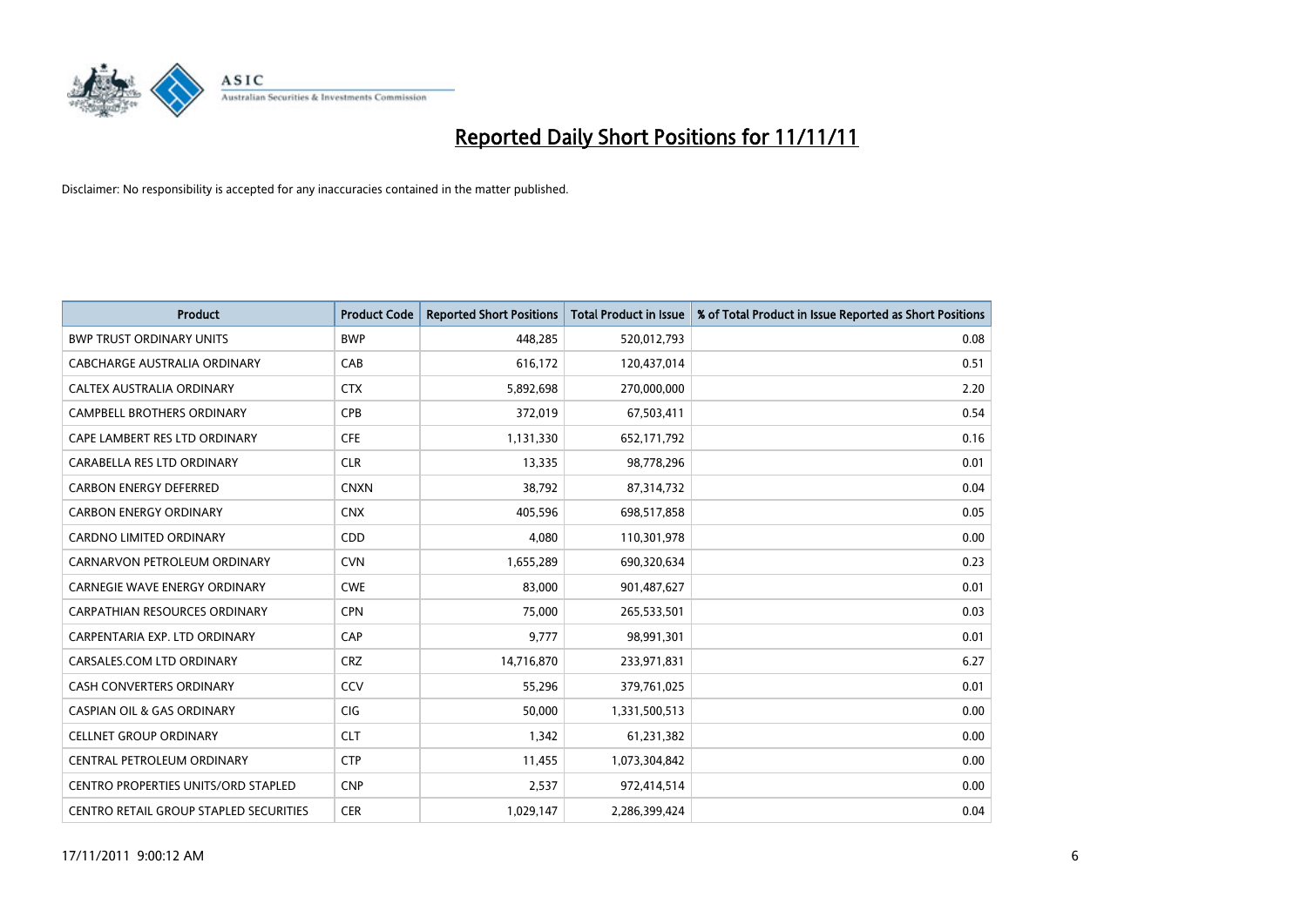

| <b>Product</b>                           | <b>Product Code</b> | <b>Reported Short Positions</b> | <b>Total Product in Issue</b> | % of Total Product in Issue Reported as Short Positions |
|------------------------------------------|---------------------|---------------------------------|-------------------------------|---------------------------------------------------------|
| <b>CERAMIC FUEL CELLS ORDINARY</b>       | <b>CFU</b>          | 349,343                         | 1,208,017,416                 | 0.03                                                    |
| <b>CFS RETAIL PROPERTY UNITS</b>         | <b>CFX</b>          | 62,595,330                      | 2,839,591,911                 | 2.21                                                    |
| <b>CHALICE GOLD MINES ORDINARY</b>       | <b>CHN</b>          | 200                             | 250,030,886                   | 0.00                                                    |
| CHALLENGER DIV.PRO. STAPLED UNITS        | <b>CDI</b>          | 47,088                          | 888,390,542                   | 0.00                                                    |
| <b>CHALLENGER INFRAST, STAPLED UNITS</b> | <b>CIF</b>          | 7,768                           | 316,223,785                   | 0.00                                                    |
| <b>CHALLENGER LIMITED ORDINARY</b>       | <b>CGF</b>          | 5,333,751                       | 553,340,221                   | 0.97                                                    |
| <b>CHANDLER MACLEOD LTD ORDINARY</b>     | <b>CMG</b>          | 11.970                          | 466,466,720                   | 0.00                                                    |
| CHARTER HALL GROUP STAPLED US PROHIBIT.  | <b>CHC</b>          | 305,518                         | 308,040,283                   | 0.10                                                    |
| <b>CHARTER HALL OFFICE UNIT</b>          | CQO                 | 3,932,058                       | 493,319,730                   | 0.77                                                    |
| <b>CHARTER HALL RETAIL UNITS</b>         | <b>COR</b>          | 1,439,091                       | 299,628,571                   | 0.47                                                    |
| CITIGOLD CORP LTD ORDINARY               | <b>CTO</b>          | 2,059,217                       | 1,105,078,301                 | 0.18                                                    |
| CLINUVEL PHARMACEUT, ORDINARY            | <b>CUV</b>          | 4,127                           | 30,394,206                    | 0.01                                                    |
| <b>CLOUGH LIMITED ORDINARY</b>           | <b>CLO</b>          | 122,159                         | 768,956,269                   | 0.01                                                    |
| <b>COAL &amp; ALLIED ORDINARY</b>        | <b>CNA</b>          | 691                             | 86,584,735                    | 0.00                                                    |
| COAL OF AFRICA LTD ORDINARY              | <b>CZA</b>          | 259,898                         | 611,960,610                   | 0.04                                                    |
| <b>COALSPUR MINES LTD ORDINARY</b>       | <b>CPL</b>          | 447,199                         | 579,768,744                   | 0.05                                                    |
| COCA-COLA AMATIL ORDINARY                | <b>CCL</b>          | 8,417,506                       | 759,567,552                   | 1.08                                                    |
| COCHLEAR LIMITED ORDINARY                | <b>COH</b>          | 3,593,427                       | 56,902,433                    | 6.30                                                    |
| COCKATOO COAL ORDINARY                   | <b>COK</b>          | 6,499,942                       | 1,016,196,908                 | 0.63                                                    |
| <b>COKAL LTD ORDINARY</b>                | <b>CKA</b>          | 392.815                         | 132,245,134                   | 0.30                                                    |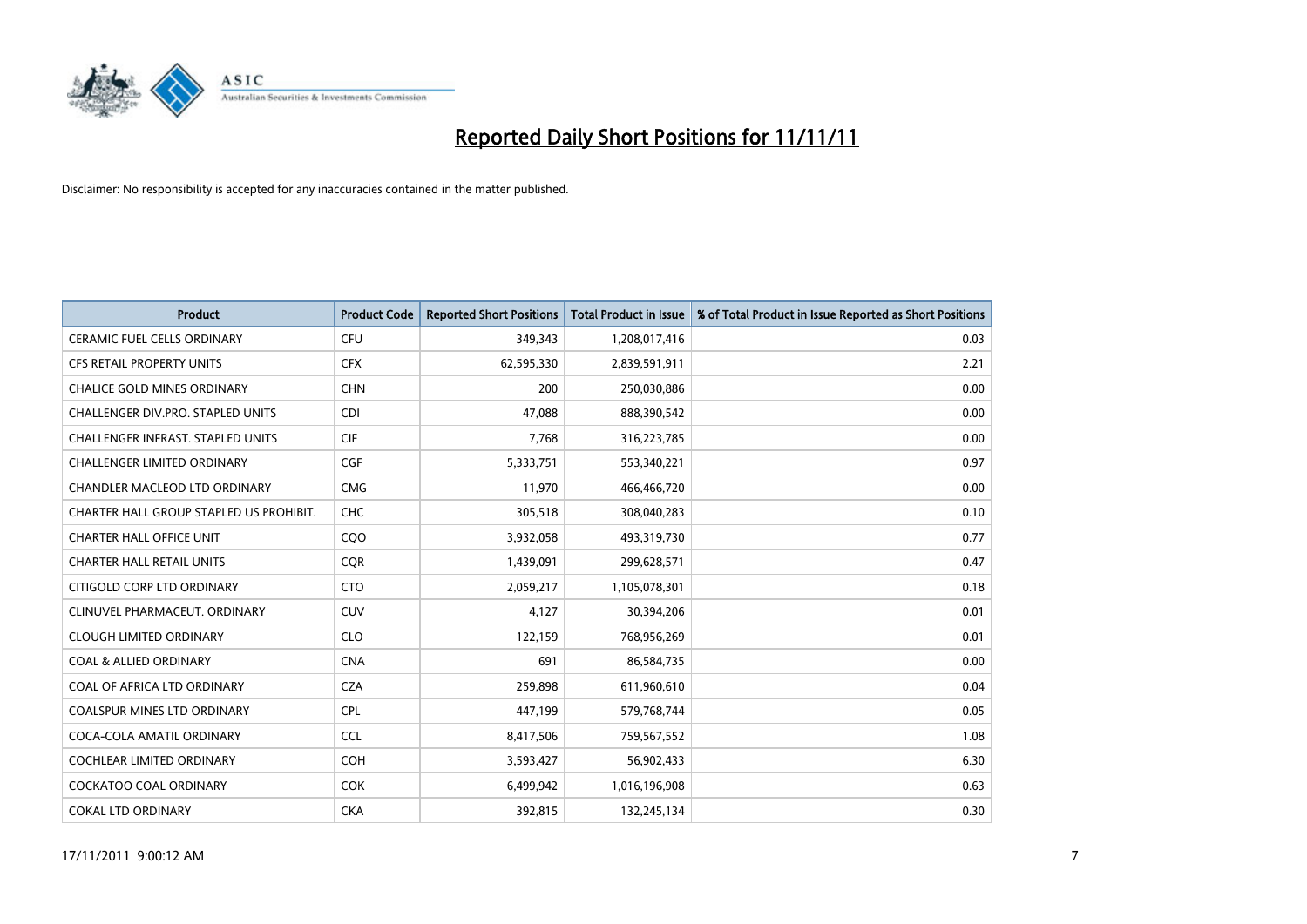

| <b>Product</b>                          | <b>Product Code</b> | <b>Reported Short Positions</b> | <b>Total Product in Issue</b> | % of Total Product in Issue Reported as Short Positions |
|-----------------------------------------|---------------------|---------------------------------|-------------------------------|---------------------------------------------------------|
| <b>COLLINS FOODS LTD ORDINARY</b>       | <b>CKF</b>          | 409,740                         | 93,000,003                    | 0.44                                                    |
| COMMONWEALTH BANK, ORDINARY             | <b>CBA</b>          | 29,159,271                      | 1,576,237,644                 | 1.82                                                    |
| COMMONWEALTH PROP ORDINARY UNITS        | <b>CPA</b>          | 25,899,409                      | 2,458,123,552                 | 1.04                                                    |
| <b>COMPASS RESOURCES ORDINARY</b>       | <b>CMR</b>          | 160,952                         | 147,402,920                   | 0.11                                                    |
| <b>COMPUTERSHARE LTD ORDINARY</b>       | <b>CPU</b>          | 4,464,649                       | 555,664,059                   | 0.77                                                    |
| CONSOLIDATED MEDIA, ORDINARY            | <b>CMI</b>          | 1,657,657                       | 561,834,996                   | 0.29                                                    |
| <b>CONTANGO MICROCAP ORDINARY</b>       | <b>CTN</b>          | 7,500                           | 147,467,406                   | 0.01                                                    |
| CONTINENTAL COAL LTD ORDINARY           | CCC                 | 82,500                          | 372,662,917                   | 0.02                                                    |
| COOPER ENERGY LTD ORDINARY              | <b>COE</b>          | 89,539                          | 292,576,001                   | 0.03                                                    |
| <b>COPPER STRIKE LTD ORDINARY</b>       | <b>CSE</b>          | 714                             | 129,455,571                   | 0.00                                                    |
| <b>CORDLIFE LIMITED ORDINARY</b>        | CBB                 |                                 | 150,887,354                   | 0.00                                                    |
| COUNT FINANCIAL ORDINARY                | COU                 | 627,842                         | 262,282,684                   | 0.24                                                    |
| <b>CREDIT CORP GROUP ORDINARY</b>       | <b>CCP</b>          | 5,891                           | 45,571,114                    | 0.01                                                    |
| <b>CROMWELL PROP STAPLED SECURITIES</b> | <b>CMW</b>          | 769,631                         | 966,845,859                   | 0.08                                                    |
| <b>CROWN LIMITED ORDINARY</b>           | <b>CWN</b>          | 1,520,821                       | 728,394,185                   | 0.20                                                    |
| <b>CSG LIMITED ORDINARY</b>             | CSV                 | 594,308                         | 282,567,499                   | 0.21                                                    |
| <b>CSL LIMITED ORDINARY</b>             | <b>CSL</b>          | 5,391,244                       | 525,052,639                   | 0.99                                                    |
| <b>CSR LIMITED ORDINARY</b>             | <b>CSR</b>          | 18,323,396                      | 506,000,315                   | 3.64                                                    |
| <b>CUDECO LIMITED ORDINARY</b>          | CDU                 | 1,330,908                       | 159,849,865                   | 0.83                                                    |
| DART ENERGY LTD ORDINARY                | <b>DTE</b>          | 5,999,526                       | 734,931,470                   | 0.81                                                    |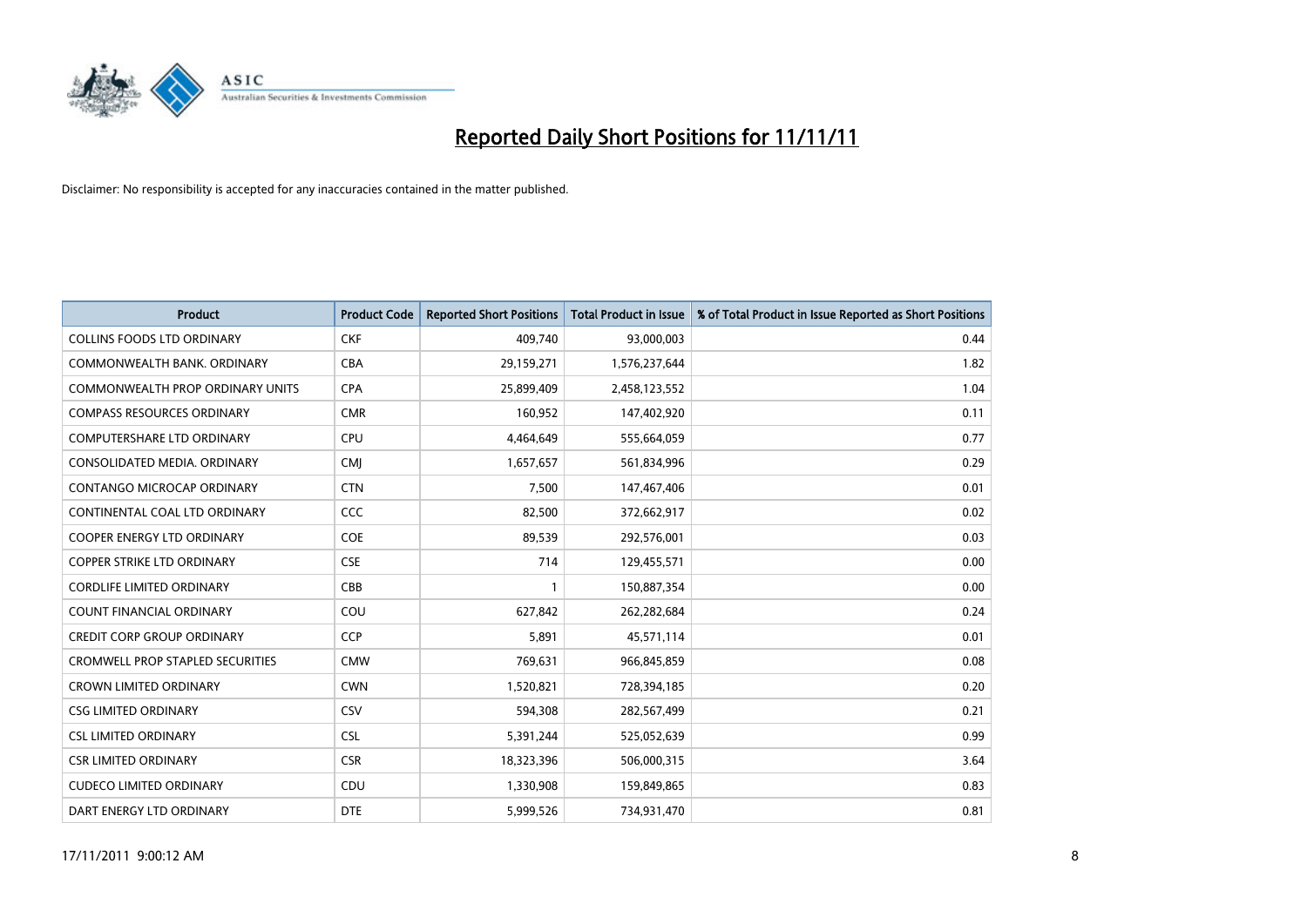

| <b>Product</b>                       | <b>Product Code</b> | <b>Reported Short Positions</b> | <b>Total Product in Issue</b> | % of Total Product in Issue Reported as Short Positions |
|--------------------------------------|---------------------|---------------------------------|-------------------------------|---------------------------------------------------------|
| DAVID JONES LIMITED ORDINARY         | <b>DJS</b>          | 53,110,514                      | 524,940,325                   | 10.11                                                   |
| <b>DECMIL GROUP LIMITED ORDINARY</b> | <b>DCG</b>          | 49,993                          | 124,269,568                   | 0.03                                                    |
| DEEP YELLOW LIMITED ORDINARY         | <b>DYL</b>          | 15,876                          | 1,128,506,403                 | 0.00                                                    |
| DEVINE LIMITED DEFERRED SETTLEMENT   | <b>DVNDA</b>        | 175                             | 158,729,556                   | 0.00                                                    |
| DEXUS PROPERTY GROUP STAPLED UNITS   | <b>DXS</b>          | 25,759,807                      | 4,839,024,176                 | 0.51                                                    |
| DISCOVERY METALS LTD ORDINARY        | <b>DML</b>          | 7,115,690                       | 439,128,231                   | 1.62                                                    |
| DOMINO PIZZA ENTERPR ORDINARY        | <b>DMP</b>          | 86,106                          | 69,124,674                    | 0.12                                                    |
| DOWNER EDI LIMITED ORDINARY          | <b>DOW</b>          | 4,988,357                       | 429,100,296                   | 1.14                                                    |
| DUET GROUP STAPLED US PROHIBIT.      | <b>DUE</b>          | 8,713,438                       | 1,091,628,341                 | 0.79                                                    |
| <b>DULUXGROUP LIMITED ORDINARY</b>   | <b>DLX</b>          | 10,792,199                      | 367,456,259                   | 2.94                                                    |
| <b>EASTERN STAR GAS ORDINARY</b>     | ESG                 | 1,618,185                       | 993,447,041                   | 0.15                                                    |
| ECHO ENTERTAINMENT ORDINARY          | <b>EGP</b>          | 6,228,941                       | 688,019,737                   | 0.90                                                    |
| <b>ELDERS LIMITED ORDINARY</b>       | <b>ELD</b>          | 15,494,910                      | 448,598,480                   | 3.44                                                    |
| ELDORADO GOLD CORP CDI 1:1           | EAU                 | 16,226                          | 9,672,394                     | 0.17                                                    |
| ELEMENTAL MINERALS ORDINARY          | <b>ELM</b>          | 322,775                         | 223,241,064                   | 0.14                                                    |
| ELEMENTOS LIMITED ORDINARY           | <b>ELT</b>          | 16                              | 77,068,979                    | 0.00                                                    |
| ELIXIR PETROLEUM LTD ORDINARY        | <b>EXR</b>          | 324,400                         | 217,288,472                   | 0.15                                                    |
| <b>EMECO HOLDINGS ORDINARY</b>       | <b>EHL</b>          | 1,804,092                       | 631,237,586                   | 0.28                                                    |
| <b>ENERGY RESOURCES ORDINARY 'A'</b> | <b>ERA</b>          | 9,950,858                       | 439,534,227                   | 2.25                                                    |
| ENERGY WORLD CORPOR. ORDINARY        | <b>EWC</b>          | 17,243,914                      | 1,734,166,672                 | 0.99                                                    |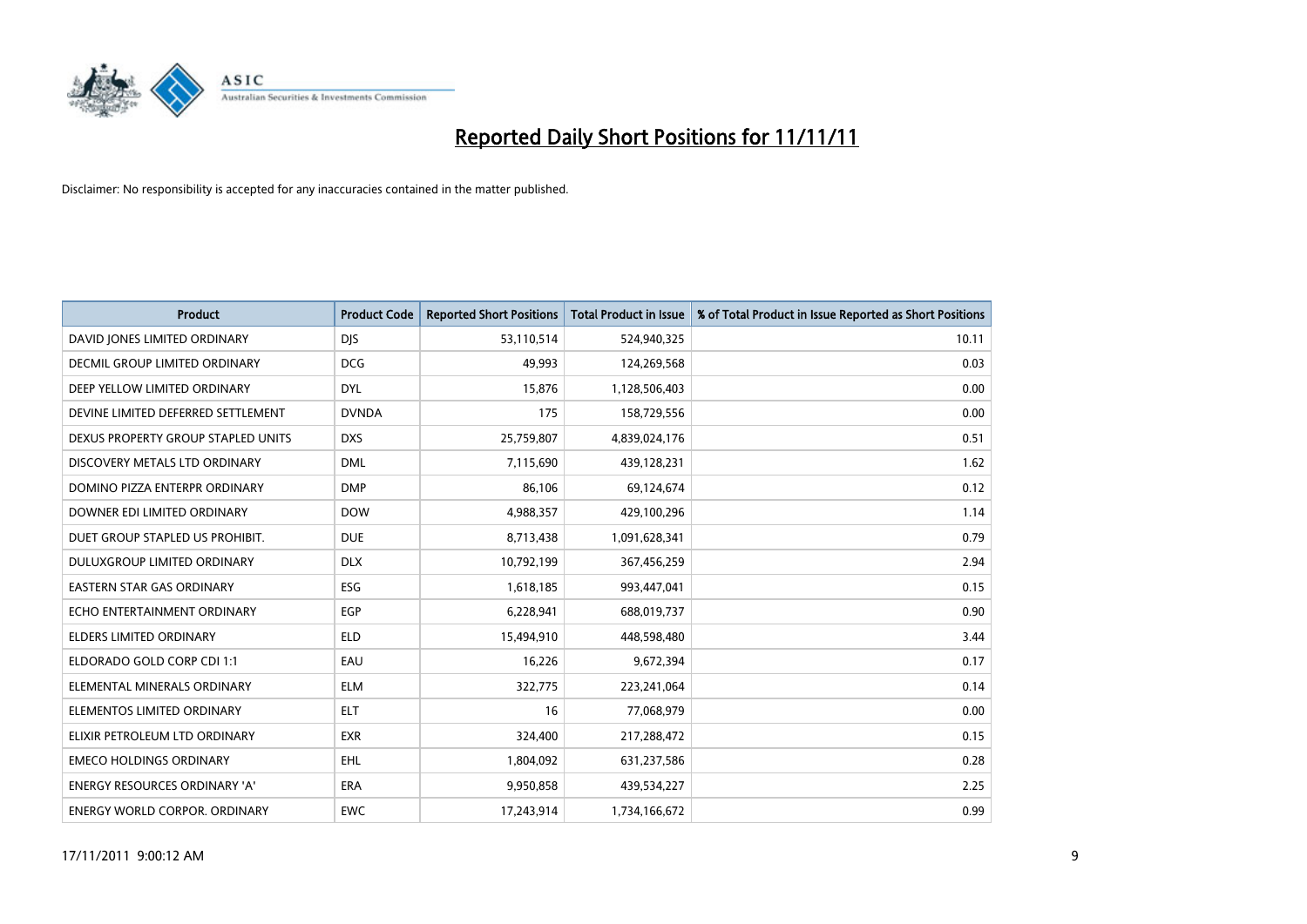

| <b>Product</b>                        | <b>Product Code</b> | <b>Reported Short Positions</b> | <b>Total Product in Issue</b> | % of Total Product in Issue Reported as Short Positions |
|---------------------------------------|---------------------|---------------------------------|-------------------------------|---------------------------------------------------------|
| <b>ENTEK ENERGY LTD ORDINARY</b>      | ETE                 | 489,903                         | 510,657,387                   | 0.10                                                    |
| ENTELLECT LIMITED ORDINARY            | <b>ESN</b>          | 464,050                         | 985,337,932                   | 0.05                                                    |
| <b>ENVESTRA LIMITED ORDINARY</b>      | <b>ENV</b>          | 3,436,981                       | 1,508,651,804                 | 0.22                                                    |
| EVOLUTION MINING LTD ORDINARY         | <b>EVN</b>          | 602,726                         | 595,851,060                   | 0.09                                                    |
| <b>EXTRACT RESOURCES ORDINARY</b>     | <b>EXT</b>          | 458,529                         | 251,159,163                   | 0.16                                                    |
| FAIRFAX MEDIA LTD ORDINARY            | <b>FXJ</b>          | 296,911,980                     | 2,351,955,725                 | 12.65                                                   |
| FAR LTD ORDINARY                      | <b>FAR</b>          | 21,000,000                      | 1,245,401,164                 | 1.69                                                    |
| FISHER & PAYKEL APP. ORDINARY         | <b>FPA</b>          | 18,298                          | 724,235,162                   | 0.00                                                    |
| FKP PROPERTY GROUP STAPLED SECURITIES | <b>FKP</b>          | 21,730,878                      | 1,197,968,723                 | 1.79                                                    |
| FLEETWOOD CORP ORDINARY               | <b>FWD</b>          | 243,385                         | 58,696,301                    | 0.41                                                    |
| FLETCHER BUILDING ORDINARY            | <b>FBU</b>          | 8,618,597                       | 680,739,504                   | 1.24                                                    |
| FLEXIGROUP LIMITED ORDINARY           | <b>FXL</b>          | 515,068                         | 277,862,586                   | 0.17                                                    |
| <b>FLIGHT CENTRE ORDINARY</b>         | <b>FLT</b>          | 7,240,377                       | 99,990,391                    | 7.21                                                    |
| FLINDERS MINES LTD ORDINARY           | <b>FMS</b>          | 21,672,066                      | 1,821,300,404                 | 1.18                                                    |
| <b>FOCUS MINERALS LTD ORDINARY</b>    | <b>FML</b>          | 4,802,148                       | 4,320,773,701                 | 0.10                                                    |
| <b>FORGE GROUP LIMITED ORDINARY</b>   | FGE                 | 102,643                         | 83,429,014                    | 0.12                                                    |
| FORTE ENERGY NL ORDINARY              | <b>FTE</b>          | 2,658,986                       | 695,589,311                   | 0.38                                                    |
| <b>FORTESCUE METALS GRP ORDINARY</b>  | <b>FMG</b>          | 75,547,682                      | 3,113,798,659                 | 2.37                                                    |
| <b>FOSTER'S GROUP ORDINARY</b>        | FGL                 | 10,444,314                      | 1,941,514,539                 | 0.51                                                    |
| FTD CORPORATION ORDINARY              | <b>FTD</b>          | 8,088                           | 36,474,593                    | 0.02                                                    |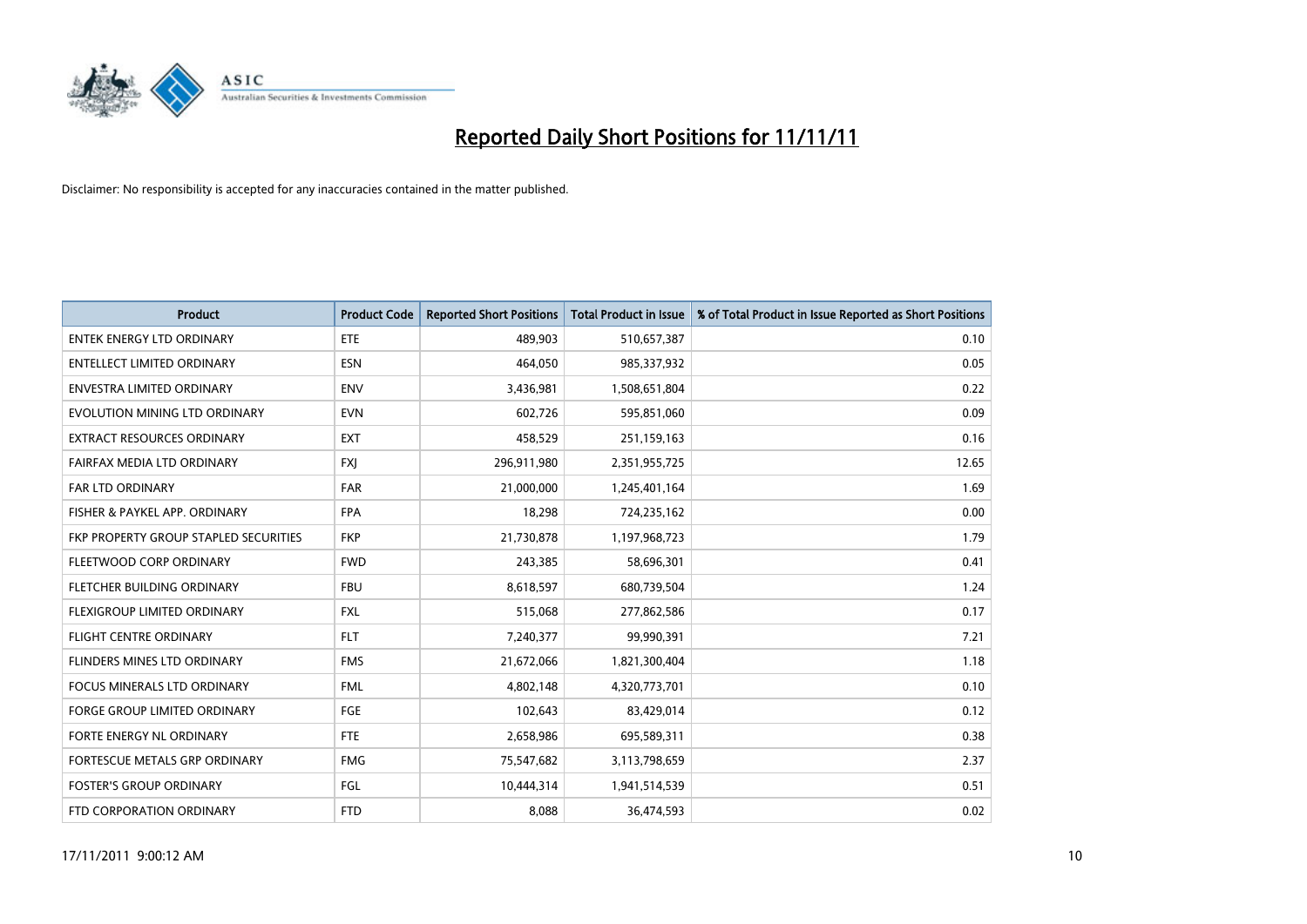

| <b>Product</b>                            | <b>Product Code</b> | <b>Reported Short Positions</b> | <b>Total Product in Issue</b> | % of Total Product in Issue Reported as Short Positions |
|-------------------------------------------|---------------------|---------------------------------|-------------------------------|---------------------------------------------------------|
| <b>FUNTASTIC LIMITED ORDINARY</b>         | <b>FUN</b>          | 322,528                         | 340,997,682                   | 0.09                                                    |
| <b>G.U.D. HOLDINGS ORDINARY</b>           | <b>GUD</b>          | 492,211                         | 70,107,387                    | 0.70                                                    |
| <b>GALAXY RESOURCES ORDINARY</b>          | <b>GXY</b>          | 2,605,334                       | 323,327,000                   | 0.79                                                    |
| <b>GEODYNAMICS LIMITED ORDINARY</b>       | GDY                 | 34,227                          | 337,942,224                   | 0.01                                                    |
| <b>GINDALBIE METALS LTD ORDINARY</b>      | <b>GBG</b>          | 23,091,194                      | 1,135,565,349                 | 2.03                                                    |
| <b>GLOBAL MINING ORDINARY</b>             | GMI                 | 8,951                           | 184,894,556                   | 0.00                                                    |
| <b>GLOUCESTER COAL ORDINARY</b>           | GCL                 | 852,687                         | 202,905,967                   | 0.42                                                    |
| <b>GME RESOURCES LTD ORDINARY</b>         | <b>GME</b>          | 800                             | 322,635,902                   | 0.00                                                    |
| <b>GOLD ONE INT LTD ORDINARY</b>          | GDO                 | 1,408,476                       | 809,324,408                   | 0.17                                                    |
| <b>GOLD ROAD RES LTD ORDINARY</b>         | <b>GOR</b>          | 35,664                          | 389,650,665                   | 0.01                                                    |
| <b>GOLDEN WEST RESOURCE ORDINARY</b>      | <b>GWR</b>          | 1,617                           | 192,082,567                   | 0.00                                                    |
| <b>GOODMAN FIELDER, ORDINARY</b>          | <b>GFF</b>          | 60,261,711                      | 1,955,559,207                 | 3.09                                                    |
| <b>GOODMAN GROUP STAPLED US PROHIBIT.</b> | <b>GMG</b>          | 28,803,990                      | 7,394,907,651                 | 0.37                                                    |
| <b>GPT GROUP STAPLED SEC.</b>             | <b>GPT</b>          | 18,065,094                      | 1,836,242,729                 | 0.97                                                    |
| <b>GRAINCORP LIMITED A CLASS ORDINARY</b> | <b>GNC</b>          | 645,483                         | 198,318,900                   | 0.32                                                    |
| <b>GRANGE RESOURCES. ORDINARY</b>         | GRR                 | 132,904                         | 1,153,937,134                 | 0.00                                                    |
| <b>GREENCAP LIMITED ORDINARY</b>          | GCG                 |                                 | 262,515,385                   | 0.00                                                    |
| <b>GREENLAND MIN EN LTD ORDINARY</b>      | GGG                 | 2,955,553                       | 410,407,582                   | 0.70                                                    |
| <b>GRYPHON MINERALS LTD ORDINARY</b>      | <b>GRY</b>          | 2,691,820                       | 300,122,058                   | 0.89                                                    |
| <b>GUILDFORD COAL LTD ORDINARY</b>        | <b>GUF</b>          | 2,020,340                       | 219,654,168                   | 0.92                                                    |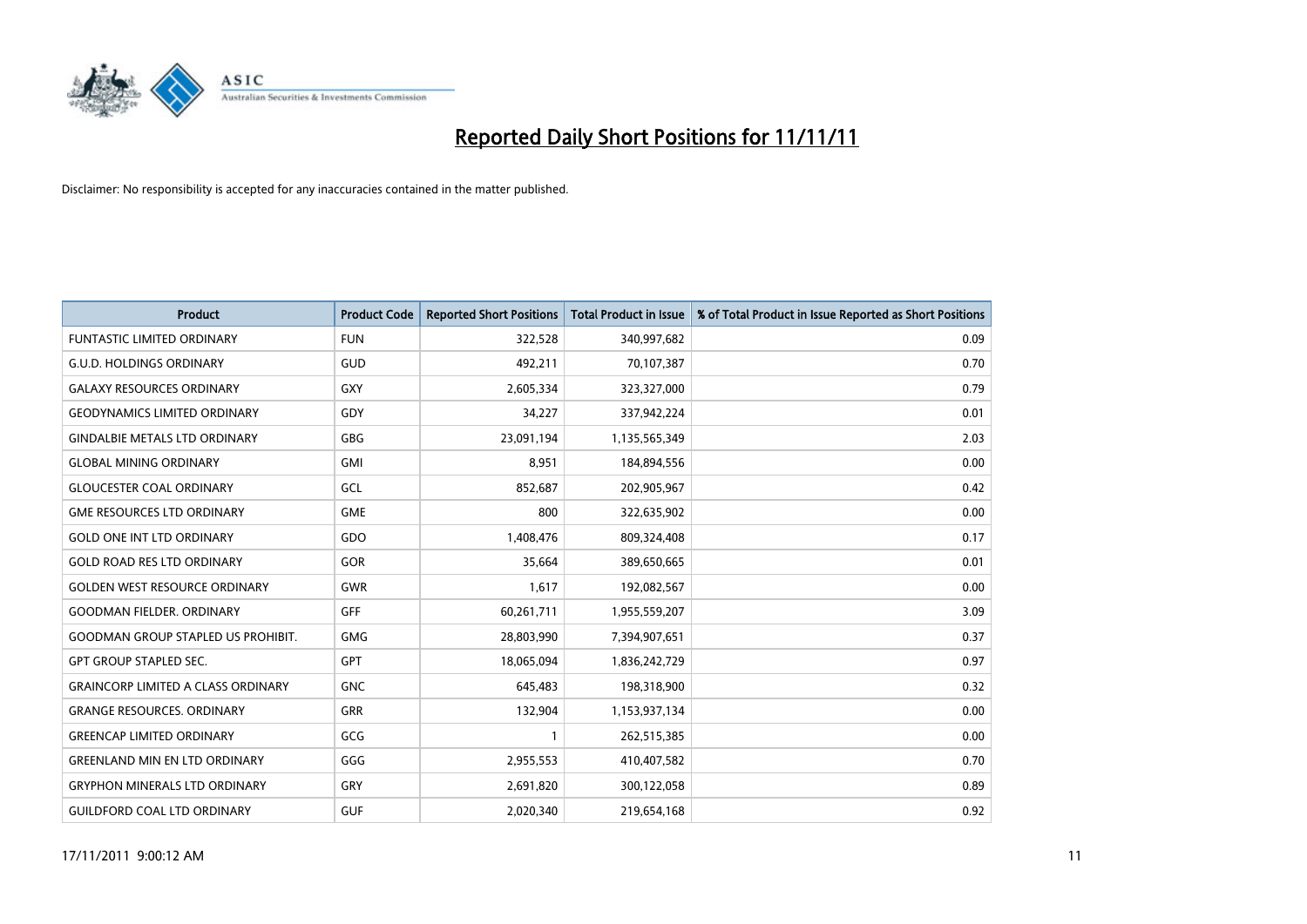

| <b>Product</b>                           | <b>Product Code</b> | <b>Reported Short Positions</b> | <b>Total Product in Issue</b> | % of Total Product in Issue Reported as Short Positions |
|------------------------------------------|---------------------|---------------------------------|-------------------------------|---------------------------------------------------------|
| <b>GUINNESS PEAT GROUP. CDI 1:1</b>      | <b>GPG</b>          | 54                              | 279,637,888                   | 0.00                                                    |
| <b>GUNNS LIMITED ORDINARY</b>            | <b>GNS</b>          | 54,017,152                      | 848,401,559                   | 6.36                                                    |
| <b>GWA GROUP LTD ORDINARY</b>            | <b>GWA</b>          | 12,511,154                      | 301,525,014                   | 4.13                                                    |
| HARVEY NORMAN ORDINARY                   | <b>HVN</b>          | 53,403,063                      | 1,062,316,784                 | 5.04                                                    |
| HASTIE GROUP LIMITED DEFERRED SETTLEMENT | <b>HSTDA</b>        | 7,779                           | 137,348,666                   | 0.00                                                    |
| HASTINGS DIVERSIFIED STAPLED SECURITY    | <b>HDF</b>          | 3,631,814                       | 530,001,072                   | 0.69                                                    |
| <b>HEARTWARE INT INC CDI 35:1</b>        | <b>HIN</b>          | 272,008                         | 48,598,550                    | 0.56                                                    |
| <b>HENDERSON GROUP CDI 1:1</b>           | <b>HGG</b>          | 13,443,459                      | 654,840,720                   | 2.04                                                    |
| HFA HOLDINGS LIMITED ORDINARY            | <b>HFA</b>          | 8,273                           | 117,332,831                   | 0.00                                                    |
| <b>HIGHLANDS PACIFIC ORDINARY</b>        | <b>HIG</b>          | 2,452,234                       | 686,082,148                   | 0.35                                                    |
| HILLGROVE RES LTD ORDINARY               | <b>HGO</b>          | 1,577,920                       | 793,698,575                   | 0.20                                                    |
| HILLS HOLDINGS LTD ORDINARY              | <b>HIL</b>          | 4,185,139                       | 247,364,903                   | 1.67                                                    |
| HORIZON OIL LIMITED ORDINARY             | <b>HZN</b>          | 18,397,383                      | 1,130,811,515                 | 1.63                                                    |
| HUNNU COAL LIMITED ORDINARY              | <b>HUN</b>          | 24,371                          | 218,565,002                   | 0.01                                                    |
| <b>ICON ENERGY LIMITED ORDINARY</b>      | <b>ICN</b>          | 2,830                           | 469,301,394                   | 0.00                                                    |
| <b>IINET LIMITED ORDINARY</b>            | <b>IIN</b>          | 115,854                         | 149,787,226                   | 0.07                                                    |
| ILUKA RESOURCES ORDINARY                 | ILU                 | 6,465,712                       | 418,700,517                   | 1.54                                                    |
| <b>IMDEX LIMITED ORDINARY</b>            | <b>IMD</b>          | 536,527                         | 204,447,435                   | 0.25                                                    |
| IMF (AUSTRALIA) LTD ORDINARY             | <b>IMF</b>          | 329,821                         | 123,828,193                   | 0.26                                                    |
| IMX RESOURCES LTD ORDINARY               | <b>IXR</b>          | 20,000                          | 262,612,803                   | 0.01                                                    |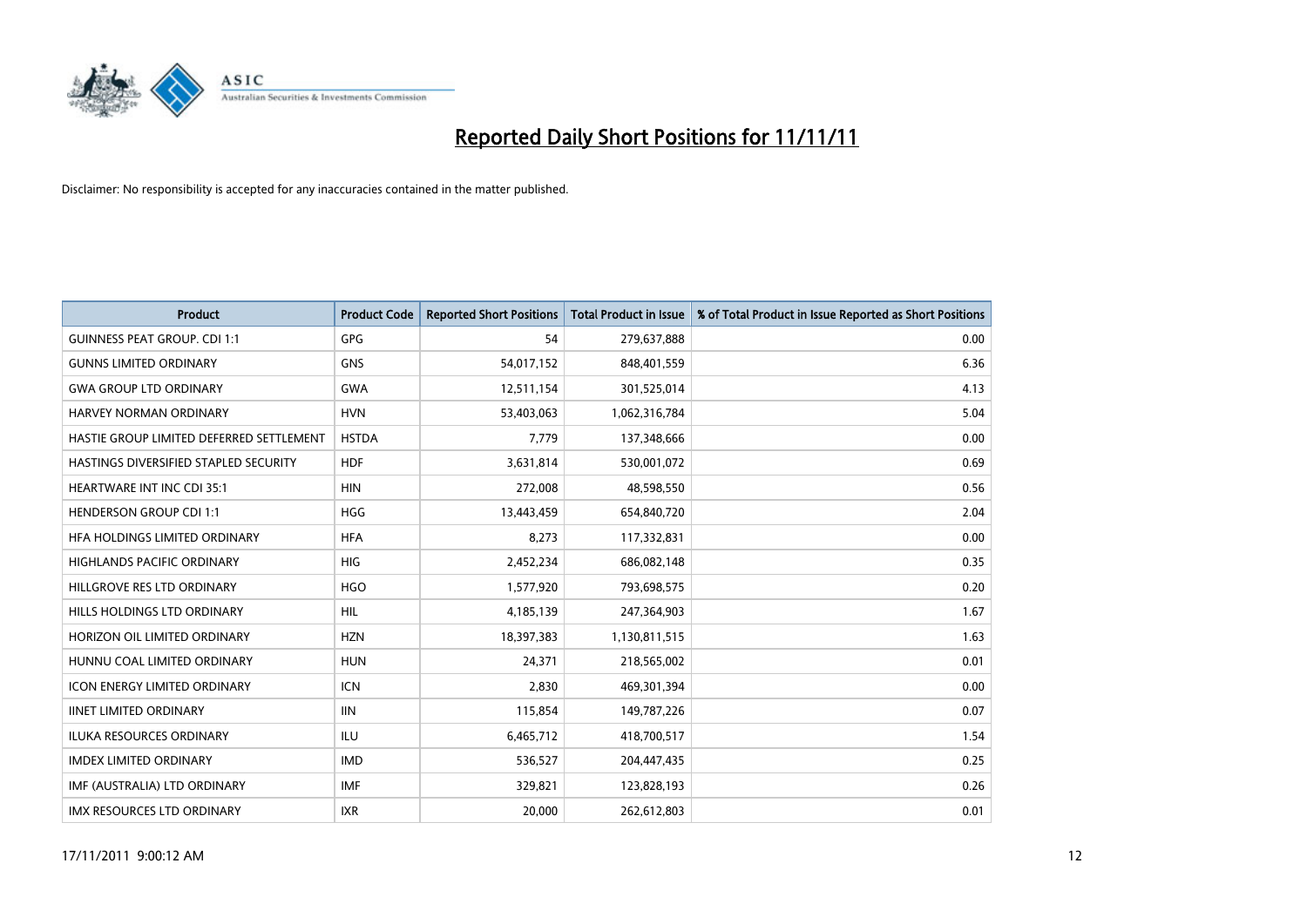

| <b>Product</b>                            | <b>Product Code</b> | <b>Reported Short Positions</b> | <b>Total Product in Issue</b> | % of Total Product in Issue Reported as Short Positions |
|-------------------------------------------|---------------------|---------------------------------|-------------------------------|---------------------------------------------------------|
| <b>INCITEC PIVOT ORDINARY</b>             | IPL                 | 854,242                         | 1,628,730,107                 | 0.04                                                    |
| INDEPENDENCE GROUP ORDINARY               | <b>IGO</b>          | 5,000,982                       | 202,907,135                   | 2.45                                                    |
| <b>INDOPHIL RESOURCES ORDINARY</b>        | <b>IRN</b>          | 1,692,304                       | 995,437,860                   | 0.17                                                    |
| INDUSTREA LIMITED ORDINARY                | <b>IDL</b>          | 1,800,864                       | 364,733,566                   | 0.48                                                    |
| <b>INFIGEN ENERGY STAPLED SECURITIES</b>  | <b>IFN</b>          | 5,850,001                       | 762,265,972                   | 0.77                                                    |
| ING RE COM GROUP STAPLED SECURITIES       | <b>ILF</b>          | 3,583                           | 441,029,194                   | 0.00                                                    |
| <b>INSURANCE AUSTRALIA ORDINARY</b>       | <b>IAG</b>          | 9,552,157                       | 2,079,034,021                 | 0.45                                                    |
| INTEGRA MINING LTD. ORDINARY              | <b>IGR</b>          | 4,654,700                       | 843,743,881                   | 0.54                                                    |
| <b>INTREPID MINES ORDINARY</b>            | <b>IAU</b>          | 2,573,964                       | 522,391,334                   | 0.50                                                    |
| INVESTA OFFICE FUND STAPLED SECURITIES    | <b>IOF</b>          | 11,929,216                      | 2,657,463,999                 | 0.43                                                    |
| <b>INVOCARE LIMITED ORDINARY</b>          | IVC                 | 1,160,090                       | 110,030,298                   | 1.05                                                    |
| ION LIMITED ORDINARY                      | <b>ION</b>          | 164,453                         | 256,365,105                   | 0.06                                                    |
| <b>IOOF HOLDINGS LTD ORDINARY</b>         | <b>IFL</b>          | 786,601                         | 229,794,395                   | 0.34                                                    |
| <b>IRESS MARKET TECH. ORDINARY</b>        | <b>IRE</b>          | 1,066,639                       | 127,036,010                   | 0.83                                                    |
| <b>IRON ORE HOLDINGS ORDINARY</b>         | <b>IOH</b>          | 25,862                          | 166,087,005                   | 0.01                                                    |
| ISHARES MSCI AUS 200 ISHARES MSCI AUS 200 | <b>IOZ</b>          | 74,913                          | 2,326,394                     | 3.22                                                    |
| ISHARES MSCI EM MKTS CDI 1:1              | IEM                 | 25,899                          | 425,700,000                   | 0.01                                                    |
| ISHARES S&P HIGH DIV ISHARES S&P HIGH DIV | <b>IHD</b>          | 99,572                          | 2,201,253                     | 4.52                                                    |
| ISHARES SMALL ORDS ISHARES SMALL ORDS     | <b>ISO</b>          | 864,830                         | 5,401,916                     | 16.01                                                   |
| <b>IVANHOE AUSTRALIA ORDINARY</b>         | <b>IVA</b>          | 224.392                         | 485.392.840                   | 0.04                                                    |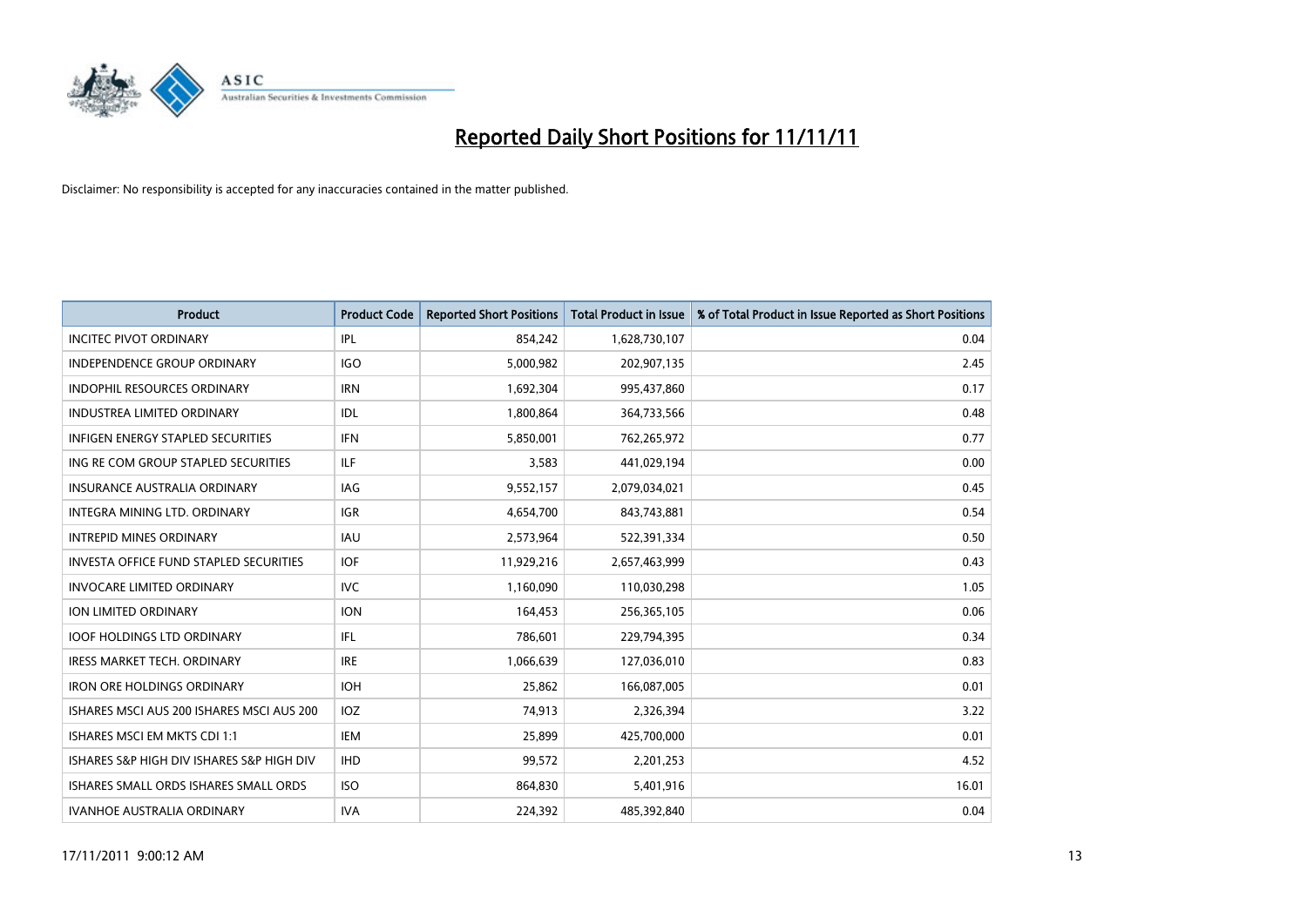

| <b>Product</b>                                  | <b>Product Code</b> | <b>Reported Short Positions</b> | Total Product in Issue | % of Total Product in Issue Reported as Short Positions |
|-------------------------------------------------|---------------------|---------------------------------|------------------------|---------------------------------------------------------|
| <b>JAMES HARDIE INDUST CHESS DEPOSITARY INT</b> | <b>IHX</b>          | 21,248,120                      | 435,640,582            | 4.87                                                    |
| <b>JAMESON RESOURCES ORDINARY</b>               | <b>JAL</b>          | 1,600,000                       | 95,828,865             | 1.67                                                    |
| <b>JB HI-FI LIMITED ORDINARY</b>                | <b>IBH</b>          | 21,476,013                      | 98,833,643             | 21.73                                                   |
| <b>JUPITER MINES ORDINARY</b>                   | <b>IMS</b>          | 3,634                           | 1,823,490,836          | 0.00                                                    |
| <b>KAGARA LTD ORDINARY</b>                      | KZL                 | 11,248,691                      | 718,307,956            | 1.55                                                    |
| KAROON GAS AUSTRALIA ORDINARY                   | <b>KAR</b>          | 4,343,202                       | 221,420,769            | 1.95                                                    |
| KATHMANDU HOLD LTD ORDINARY                     | <b>KMD</b>          | 2,160,627                       | 200,000,000            | 1.07                                                    |
| <b>KEYBRIDGE CAPITAL ORDINARY</b>               | <b>KBC</b>          | 5,999                           | 172,070,564            | 0.00                                                    |
| KIMBERLEY METALS LTD ORDINARY                   | <b>KBL</b>          | 1,820                           | 164,752,978            | 0.00                                                    |
| KINGSGATE CONSOLID. ORDINARY                    | <b>KCN</b>          | 3,350,297                       | 139, 123, 167          | 2.40                                                    |
| KINGSROSE MINING LTD ORDINARY                   | <b>KRM</b>          | 1,064,801                       | 267,448,726            | 0.39                                                    |
| LEIGHTON HOLDINGS ORDINARY                      | LEI                 | 8,010,682                       | 336,515,596            | 2.35                                                    |
| LEND LEASE GROUP UNIT/ORD STAPLED               | <b>LLC</b>          | 2,295,131                       | 571,804,090            | 0.39                                                    |
| LINC ENERGY LTD ORDINARY                        | <b>LNC</b>          | 6,427,144                       | 503,418,900            | 1.26                                                    |
| LIQUEFIED NATURAL ORDINARY                      | <b>LNG</b>          | 370,140                         | 267,699,015            | 0.14                                                    |
| LYNAS CORPORATION ORDINARY                      | <b>LYC</b>          | 104,143,508                     | 1,713,846,913          | 6.05                                                    |
| M2 TELECOMMUNICATION ORDINARY                   | <b>MTU</b>          | 232,359                         | 124,493,385            | 0.18                                                    |
| MACARTHUR COAL ORDINARY                         | <b>MCC</b>          | 1,041,626                       | 302,092,343            | 0.33                                                    |
| <b>MACMAHON HOLDINGS ORDINARY</b>               | <b>MAH</b>          | 3,966,416                       | 738,631,705            | 0.53                                                    |
| MACO ATLAS ROADS GRP ORDINARY STAPLED           | <b>MQA</b>          | 14.941.004                      | 464.279.594            | 3.22                                                    |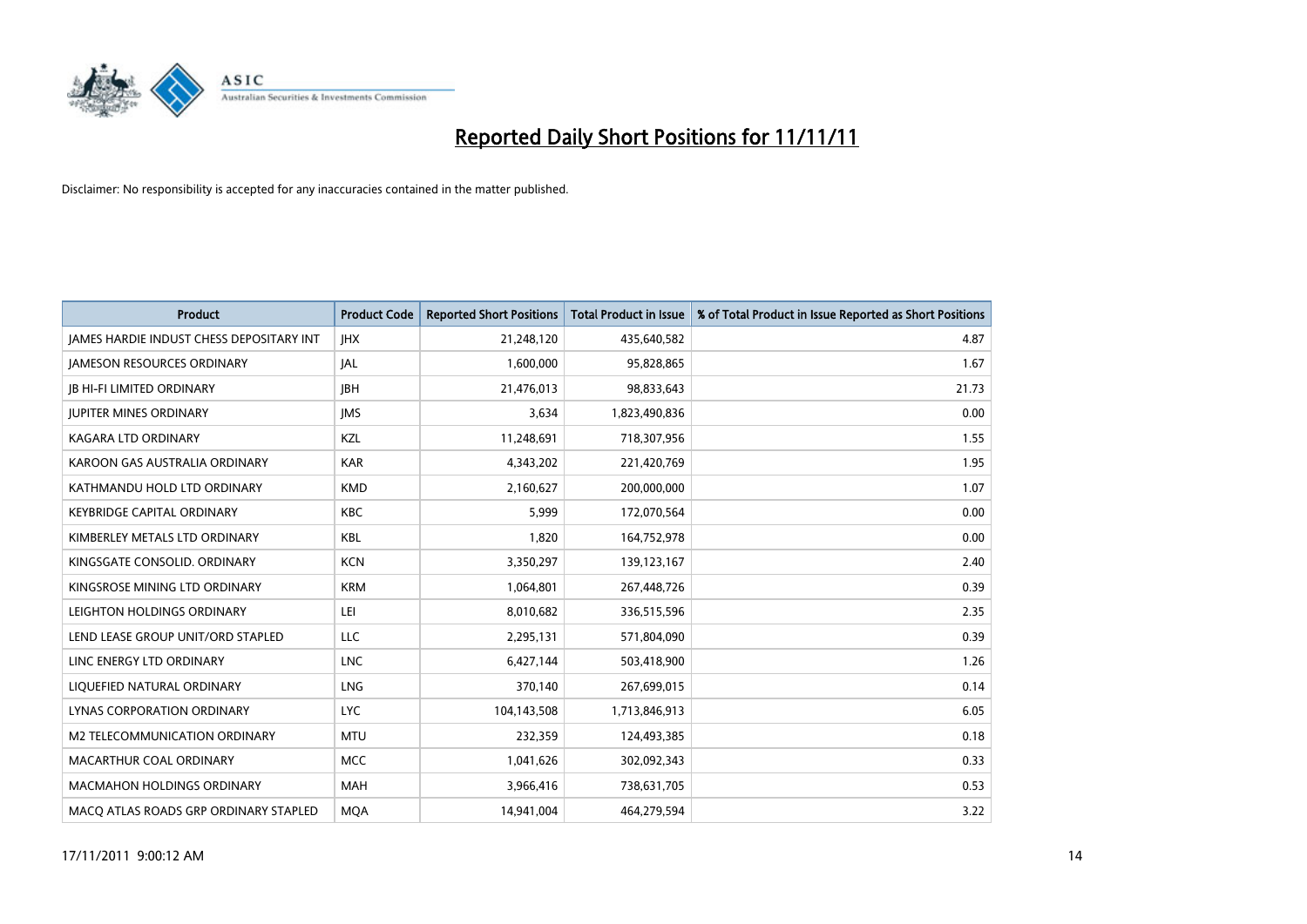

| <b>Product</b>                 | <b>Product Code</b> | <b>Reported Short Positions</b> | <b>Total Product in Issue</b> | % of Total Product in Issue Reported as Short Positions |
|--------------------------------|---------------------|---------------------------------|-------------------------------|---------------------------------------------------------|
| MACQUARIE GROUP LTD ORDINARY   | MQG                 | 4,886,059                       | 348,285,032                   | 1.34                                                    |
| MAP GROUP STAPLED US PROHIBIT. | <b>MAP</b>          | 7,609,115                       | 1,861,210,782                 | 0.39                                                    |
| <b>MARENGO MINING ORDINARY</b> | <b>MGO</b>          | 44,064                          | 1,002,399,863                 | 0.00                                                    |
| MATRIX C & E LTD ORDINARY      | <b>MCE</b>          | 361,767                         | 77,081,507                    | 0.44                                                    |
| MCMILLAN SHAKESPEARE ORDINARY  | <b>MMS</b>          | 10.085                          | 68,357,790                    | 0.01                                                    |
| MCPHERSON'S LTD ORDINARY       | <b>MCP</b>          | 12,008                          | 72,401,758                    | 0.02                                                    |
| MEDUSA MINING LTD ORDINARY     | <b>MML</b>          | 762.616                         | 188,827,911                   | 0.40                                                    |
| MELBOURNE IT LIMITED ORDINARY  | <b>MLB</b>          | 136,142                         | 81,352,178                    | 0.17                                                    |
| MEO AUSTRALIA LTD ORDINARY     | <b>MEO</b>          | 332,510                         | 539,913,260                   | 0.06                                                    |
| <b>MERMAID MARINE ORDINARY</b> | <b>MRM</b>          | 624,735                         | 217,810,915                   | 0.29                                                    |
| MESOBLAST LIMITED ORDINARY     | <b>MSB</b>          | 6,083,465                       | 280,425,258                   | 2.18                                                    |
| METALS X LIMITED ORDINARY      | <b>MLX</b>          | 326,940                         | 1,330,804,811                 | 0.03                                                    |
| METCASH LIMITED ORDINARY       | <b>MTS</b>          | 30,269,458                      | 771,343,008                   | 3.89                                                    |
| METGASCO LIMITED ORDINARY      | <b>MEL</b>          | 235,435                         | 337,396,221                   | 0.07                                                    |
| METMINCO LIMITED ORDINARY      | <b>MNC</b>          | 739,125                         | 1,462,616,146                 | 0.05                                                    |
| MHM METALS LIMITED ORDINARY    | <b>MHM</b>          | 163,752                         | 102,334,203                   | 0.16                                                    |
| MICLYN EXP OFFSHR ORDINARY     | <b>MIO</b>          | 19,801                          | 274,618,684                   | 0.01                                                    |
| MINCOR RESOURCES NL ORDINARY   | <b>MCR</b>          | 1,201,366                       | 196,180,804                   | 0.60                                                    |
| MINEMAKERS LIMITED ORDINARY    | <b>MAK</b>          | 44,227                          | 227,540,432                   | 0.02                                                    |
| MINERAL DEPOSITS ORDINARY      | <b>MDL</b>          | 659.486                         | 83,538,786                    | 0.78                                                    |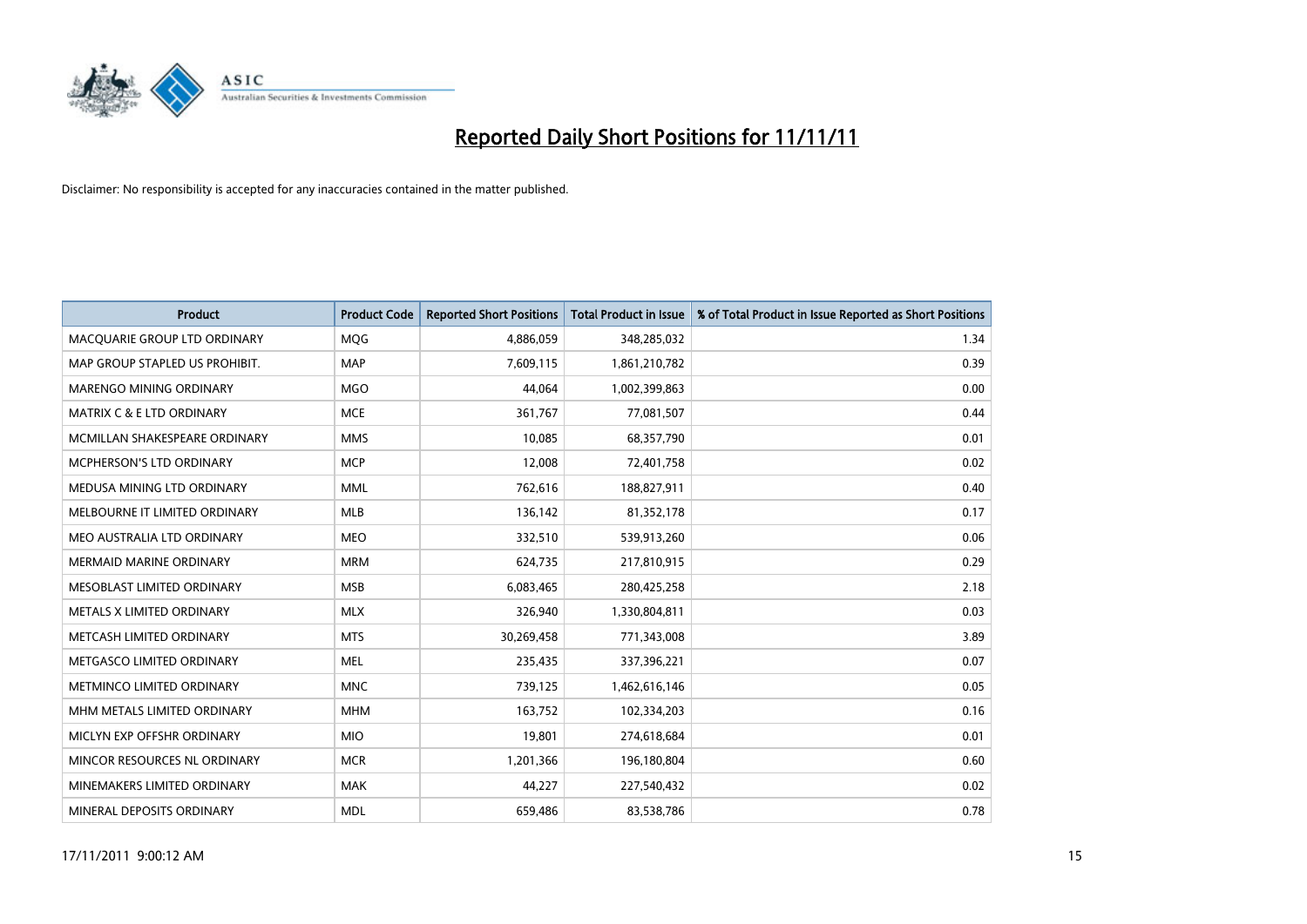

| <b>Product</b>                       | <b>Product Code</b> | <b>Reported Short Positions</b> | <b>Total Product in Issue</b> | % of Total Product in Issue Reported as Short Positions |
|--------------------------------------|---------------------|---------------------------------|-------------------------------|---------------------------------------------------------|
| MINERAL RESOURCES, ORDINARY          | <b>MIN</b>          | 904,081                         | 184,311,989                   | 0.47                                                    |
| MIRABELA NICKEL LTD ORDINARY         | <b>MBN</b>          | 17,305,446                      | 491,781,237                   | 3.53                                                    |
| MIRVAC GROUP STAPLED SECURITIES      | <b>MGR</b>          | 30,351,037                      | 3,416,924,188                 | 0.89                                                    |
| MOLOPO ENERGY LTD ORDINARY           | <b>MPO</b>          | 1,661,637                       | 245,579,810                   | 0.68                                                    |
| MOLY MINES LIMITED ORDINARY          | <b>MOL</b>          | 15,067                          | 384,893,989                   | 0.00                                                    |
| <b>MONADELPHOUS GROUP ORDINARY</b>   | <b>MND</b>          | 1,647,031                       | 88,674,327                    | 1.86                                                    |
| MORTGAGE CHOICE LTD ORDINARY         | <b>MOC</b>          | 830,909                         | 119,948,255                   | 0.69                                                    |
| MOUNT GIBSON IRON ORDINARY           | <b>MGX</b>          | 14,487,485                      | 1,082,570,693                 | 1.33                                                    |
| MULTIPLEX SITES SITES                | <b>MXUPA</b>        | 22                              | 4,500,000                     | 0.00                                                    |
| <b>MURCHISON METALS LTD ORDINARY</b> | <b>MMX</b>          | 22,016,523                      | 442,437,524                   | 4.99                                                    |
| MYER HOLDINGS LTD ORDINARY           | <b>MYR</b>          | 58,941,904                      | 583,384,551                   | 10.09                                                   |
| <b>MYSTATE LIMITED ORDINARY</b>      | <b>MYS</b>          | 68,552                          | 67,463,454                    | 0.10                                                    |
| NATIONAL AUST, BANK ORDINARY         | <b>NAB</b>          | 20,793,929                      | 2,201,188,437                 | 0.89                                                    |
| NATURAL FUEL LIMITED ORDINARY        | <b>NFL</b>          |                                 | 1,121,912                     | 0.00                                                    |
| NAVIGATOR RESOURCES ORDINARY         | <b>NAV</b>          | 500                             | 2,096,093,840                 | 0.00                                                    |
| NAVITAS LIMITED ORDINARY             | <b>NVT</b>          | 2,499,408                       | 375,318,628                   | 0.65                                                    |
| NEPTUNE MARINE ORDINARY              | <b>NMS</b>          | 182,253                         | 1,748,545,632                 | 0.01                                                    |
| NEW HOPE CORPORATION ORDINARY        | <b>NHC</b>          | 720,281                         | 830,230,549                   | 0.08                                                    |
| NEWCREST MINING ORDINARY             | <b>NCM</b>          | 1,965,904                       | 765,495,616                   | 0.26                                                    |
| NEWS CORP A NON-VOTING CDI           | <b>NWSLV</b>        | 3,074,165                       | 1,717,038,800                 | 0.18                                                    |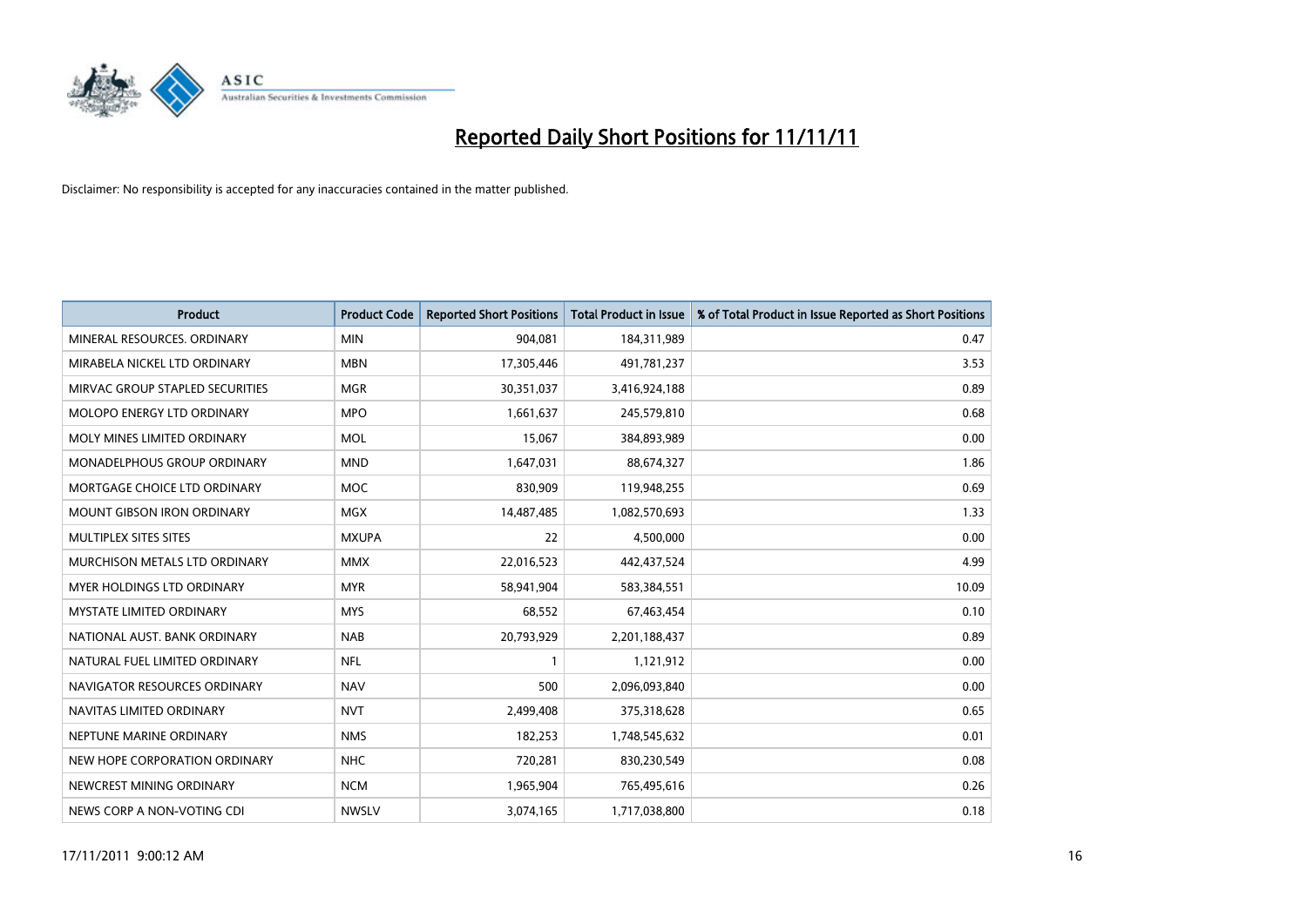

| <b>Product</b>                        | <b>Product Code</b> | <b>Reported Short Positions</b> | <b>Total Product in Issue</b> | % of Total Product in Issue Reported as Short Positions |
|---------------------------------------|---------------------|---------------------------------|-------------------------------|---------------------------------------------------------|
| NEWS CORP B VOTING CDI                | <b>NWS</b>          | 3,433,590                       | 798,520,953                   | 0.41                                                    |
| NEXBIS LIMITED ORDINARY               | <b>NBS</b>          | 63,733                          | 798,356,704                   | 0.01                                                    |
| NEXUS ENERGY LIMITED ORDINARY         | <b>NXS</b>          | 9,380,052                       | 1,326,697,820                 | 0.69                                                    |
| NIB HOLDINGS LIMITED ORDINARY         | <b>NHF</b>          | 104,911                         | 466,733,110                   | 0.02                                                    |
| NIDO PETROLEUM ORDINARY               | <b>NDO</b>          | 622,201                         | 1,389,163,151                 | 0.05                                                    |
| NOBLE MINERAL RES ORDINARY            | <b>NMG</b>          | 737,620                         | 522,308,820                   | 0.15                                                    |
| NORTHERN IRON LTD ORDINARY            | <b>NFE</b>          | 788,163                         | 336,084,863                   | 0.23                                                    |
| NRW HOLDINGS LIMITED ORDINARY         | <b>NWH</b>          | 238,234                         | 278,888,011                   | 0.07                                                    |
| NUCOAL RESOURCES NL ORDINARY          | <b>NCR</b>          | 79,200                          | 441,129,875                   | 0.02                                                    |
| NUFARM LIMITED ORDINARY               | <b>NUF</b>          | 4,001,621                       | 261,833,005                   | 1.54                                                    |
| OAKTON LIMITED ORDINARY               | <b>OKN</b>          | 598,278                         | 93,800,235                    | 0.64                                                    |
| OCEANAGOLD CORP. CHESS DEPOSITARY INT | <b>OGC</b>          | 834,801                         | 262,609,273                   | 0.31                                                    |
| OCEANIA CAPITAL LTD ORDINARY          | <b>OCP</b>          | 2,500                           | 91,921,295                    | 0.00                                                    |
| OIL SEARCH LTD ORDINARY               | OSH                 | 10,717,779                      | 1,325,155,171                 | 0.81                                                    |
| OM HOLDINGS LIMITED ORDINARY          | OMH                 | 8,712,191                       | 504,105,150                   | 1.74                                                    |
| ONESTEEL LIMITED ORDINARY             | OST                 | 42,364,333                      | 1,342,393,583                 | 3.15                                                    |
| ORICA LIMITED ORDINARY                | ORI                 | 2,434,159                       | 363,966,570                   | 0.64                                                    |
| ORICA LIMITED STEP UP PREFERENCE      | ORIPB               | 329                             | 5,000,000                     | 0.01                                                    |
| ORIGIN ENERGY ORDINARY                | <b>ORG</b>          | 3,188,594                       | 1,086,116,538                 | 0.30                                                    |
| OROCOBRE LIMITED ORDINARY             | <b>ORE</b>          | 154,395                         | 103,195,029                   | 0.14                                                    |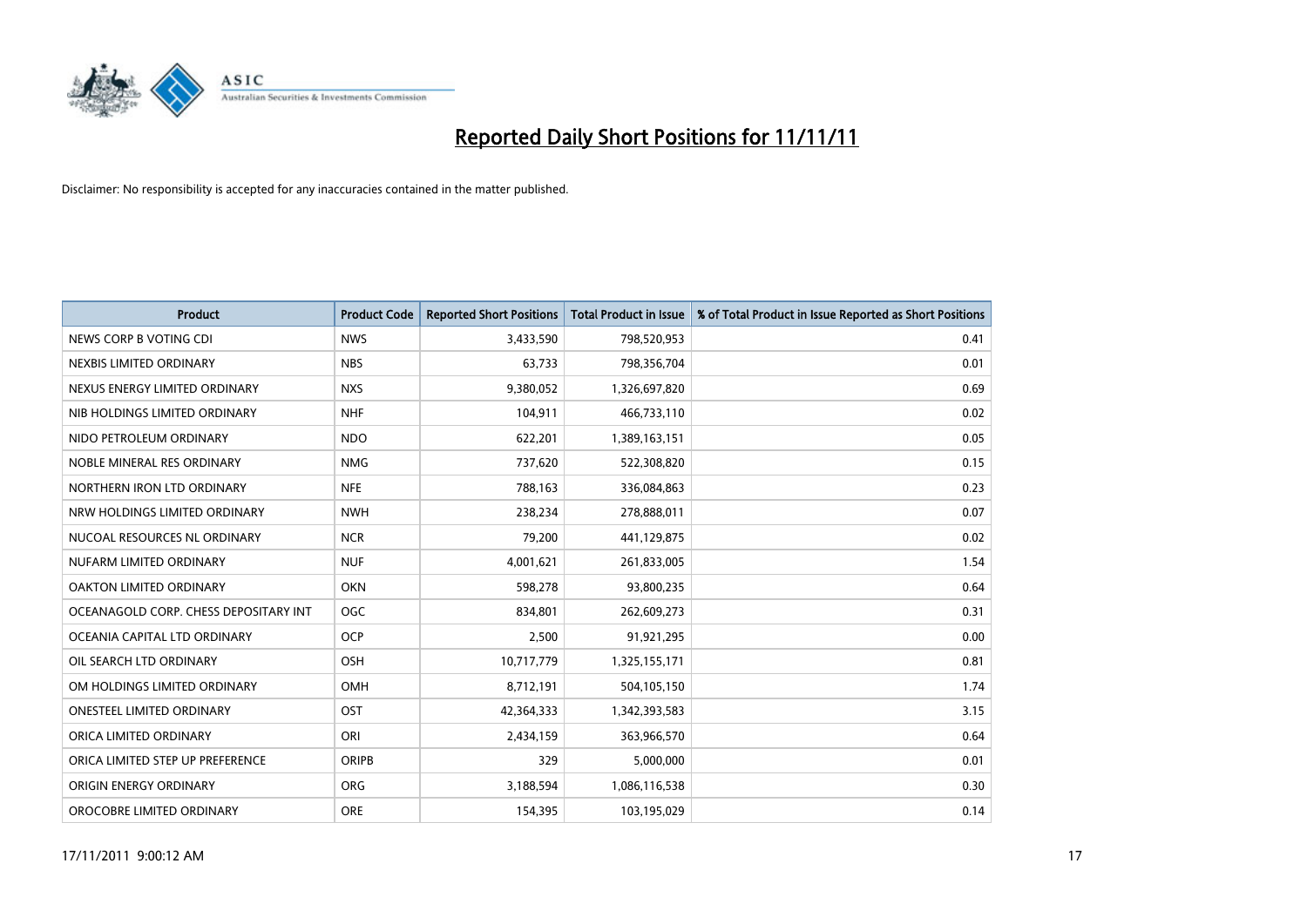

| <b>Product</b>                | <b>Product Code</b> | <b>Reported Short Positions</b> | <b>Total Product in Issue</b> | % of Total Product in Issue Reported as Short Positions |
|-------------------------------|---------------------|---------------------------------|-------------------------------|---------------------------------------------------------|
| OROTONGROUP LIMITED ORDINARY  | ORL                 | 5,934                           | 40,880,902                    | 0.01                                                    |
| OTTO ENERGY LIMITED ORDINARY  | <b>OEL</b>          | 109,204                         | 1,138,290,071                 | 0.01                                                    |
| OZ MINERALS ORDINARY          | OZL                 | 9,826,336                       | 316,690,008                   | 3.07                                                    |
| PACIFIC BRANDS ORDINARY       | <b>PBG</b>          | 8,062,429                       | 931,386,248                   | 0.89                                                    |
| PALADIN ENERGY LTD ORDINARY   | <b>PDN</b>          | 36,112,772                      | 835,429,464                   | 4.33                                                    |
| PANAUST LIMITED ORDINARY      | <b>PNA</b>          | 13,234,809                      | 593,892,185                   | 2.22                                                    |
| PANORAMIC RESOURCES ORDINARY  | PAN                 | 616,355                         | 207,050,710                   | 0.28                                                    |
| PAPERLINX LIMITED ORDINARY    | <b>PPX</b>          | 2,995,954                       | 609,280,761                   | 0.50                                                    |
| PAPILLON RES LTD ORDINARY     | PIR                 | 636,174                         | 209,170,467                   | 0.30                                                    |
| PATTIES FOODS LTD ORDINARY    | PFL                 |                                 | 138,989,223                   | 0.00                                                    |
| PEAK RESOURCES ORDINARY       | <b>PEK</b>          | 20,073                          | 155,979,643                   | 0.01                                                    |
| PEET LIMITED ORDINARY         | <b>PPC</b>          | 74,400                          | 320,170,604                   | 0.02                                                    |
| PENINSULA ENERGY LTD ORDINARY | <b>PEN</b>          | 1,488,377                       | 2,135,490,443                 | 0.07                                                    |
| PERILYA LIMITED ORDINARY      | PEM                 | 1,079,085                       | 722,413,904                   | 0.15                                                    |
| PERPETUAL LIMITED ORDINARY    | <b>PPT</b>          | 2,774,359                       | 41,342,420                    | 6.69                                                    |
| PERSEUS MINING LTD ORDINARY   | PRU                 | 2,944,030                       | 451,817,088                   | 0.65                                                    |
| PETSEC ENERGY ORDINARY        | <b>PSA</b>          | 223,332                         | 231,283,622                   | 0.10                                                    |
| PHARMAXIS LTD ORDINARY        | <b>PXS</b>          | 1,859,246                       | 229,116,309                   | 0.80                                                    |
| PHOSPHAGENICS LTD. ORDINARY   | POH                 | 551,174                         | 946,132,731                   | 0.06                                                    |
| PHOTON GROUP LTD ORDINARY     | <b>PGA</b>          | 250,510                         | 1,540,886,866                 | 0.02                                                    |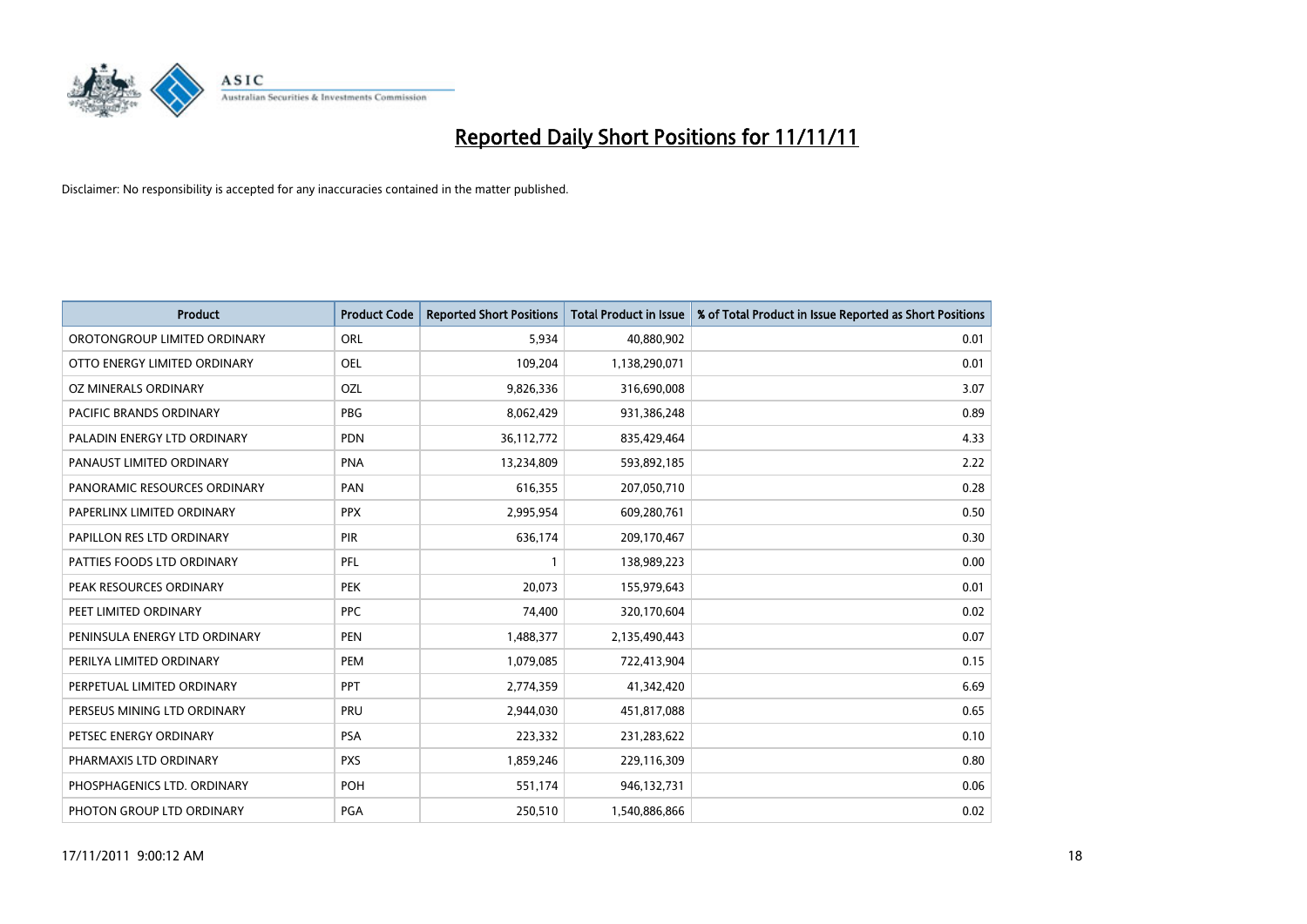

| <b>Product</b>                      | <b>Product Code</b> | <b>Reported Short Positions</b> | <b>Total Product in Issue</b> | % of Total Product in Issue Reported as Short Positions |
|-------------------------------------|---------------------|---------------------------------|-------------------------------|---------------------------------------------------------|
| PLATINUM ASSET ORDINARY             | <b>PTM</b>          | 5,880,815                       | 561,347,878                   | 1.07                                                    |
| PLATINUM AUSTRALIA ORDINARY         | <b>PLA</b>          | 4,301,483                       | 417,130,039                   | 1.04                                                    |
| PLATINUM CAPITAL LTD ORDINARY       | <b>PMC</b>          |                                 | 165,756,878                   | 0.00                                                    |
| PMP LIMITED ORDINARY                | <b>PMP</b>          | 1,964                           | 329,842,473                   | 0.00                                                    |
| PORT BOUVARD LIMITED ORDINARY       | PBD                 | 6,754                           | 593,868,295                   | 0.00                                                    |
| PRANA BIOTECHNOLOGY ORDINARY        | PBT                 | 201,720                         | 280,396,413                   | 0.07                                                    |
| PREMIER INVESTMENTS ORDINARY        | <b>PMV</b>          | 234,451                         | 155,062,831                   | 0.16                                                    |
| PRIMA BIOMED LTD ORDINARY           | <b>PRR</b>          | 3,301,840                       | 1,013,880,266                 | 0.33                                                    |
| PRIMARY HEALTH CARE ORDINARY        | <b>PRY</b>          | 10,860,318                      | 500,336,679                   | 2.17                                                    |
| PRIME MEDIA GRP LTD ORDINARY        | <b>PRT</b>          | 2                               | 366,330,303                   | 0.00                                                    |
| PRIMEAG AUSTRALIA ORDINARY          | PAG                 | 12,527                          | 266,394,444                   | 0.00                                                    |
| PROGEN PHARMACEUTIC ORDINARY        | PGL                 | 151,596                         | 24,709,097                    | 0.61                                                    |
| PROGRAMMED ORDINARY                 | <b>PRG</b>          | 531,095                         | 118,169,908                   | 0.44                                                    |
| <b>PSIVIDA CORP CDI 1:1</b>         | <b>PVA</b>          | 5,878                           | 8,689,940                     | 0.07                                                    |
| <b>QANTAS AIRWAYS ORDINARY</b>      | QAN                 | 35,328,774                      | 2,265,123,620                 | 1.56                                                    |
| OBE INSURANCE GROUP ORDINARY        | <b>OBE</b>          | 24,740,796                      | 1,115,545,692                 | 2.19                                                    |
| OR NATIONAL LIMITED ORDINARY        | <b>ORN</b>          | 15,967,378                      | 2,440,000,000                 | 0.65                                                    |
| <b>OUBE LOGISTICS HLDG ORDINARY</b> | QUB                 | 145,202                         | 803,032,897                   | 0.01                                                    |
| RAMELIUS RESOURCES ORDINARY         | <b>RMS</b>          | 2,392,795                       | 291,773,665                   | 0.81                                                    |
| RAMSAY HEALTH CARE ORDINARY         | <b>RHC</b>          | 853,958                         | 202,081,252                   | 0.41                                                    |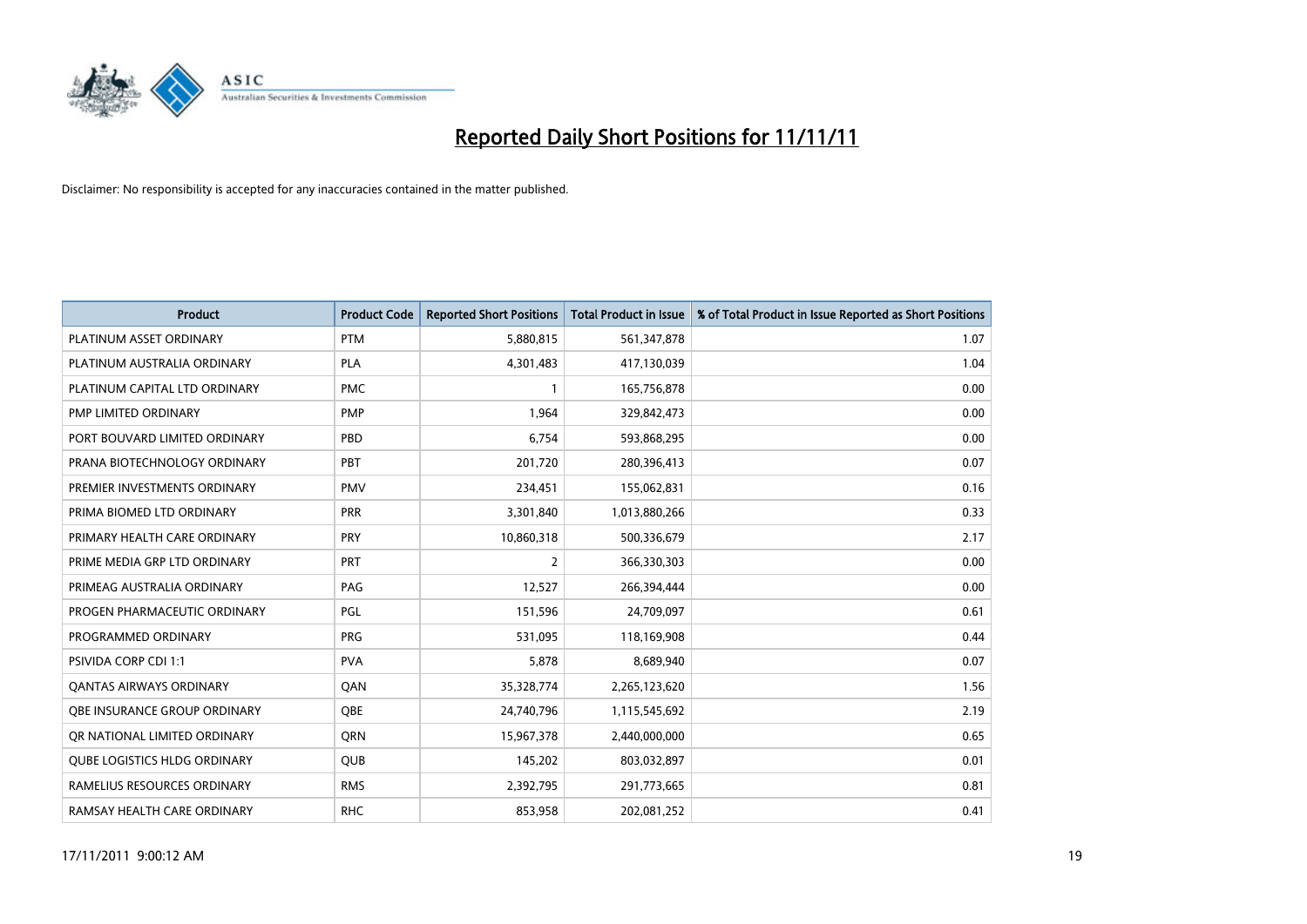

| <b>Product</b>                      | <b>Product Code</b> | <b>Reported Short Positions</b> | <b>Total Product in Issue</b> | % of Total Product in Issue Reported as Short Positions |
|-------------------------------------|---------------------|---------------------------------|-------------------------------|---------------------------------------------------------|
| <b>RCR TOMLINSON ORDINARY</b>       | <b>RCR</b>          | 68,067                          | 133,568,505                   | 0.05                                                    |
| <b>REA GROUP ORDINARY</b>           | <b>REA</b>          | 386,352                         | 131,714,699                   | 0.29                                                    |
| <b>RECKON LIMITED ORDINARY</b>      | <b>RKN</b>          | 844,500                         | 133,354,672                   | 0.63                                                    |
| RED 5 LIMITED ORDINARY              | <b>RED</b>          | 100,000                         | 1,283,674,237                 | 0.01                                                    |
| <b>RED FORK ENERGY ORDINARY</b>     | <b>RFE</b>          | 7,696                           | 269,769,853                   | 0.00                                                    |
| REDBANK ENERGY LTD ORDINARY         | AEI                 | 19                              | 786,287                       | 0.00                                                    |
| REED RESOURCES LTD ORDINARY         | <b>RDR</b>          | 327,861                         | 264,742,501                   | 0.12                                                    |
| REGIS RESOURCES ORDINARY            | <b>RRL</b>          | 919,721                         | 434,307,441                   | 0.24                                                    |
| RESMED INC CDI 10:1                 | <b>RMD</b>          | 6,571,594                       | 1,556,242,300                 | 0.42                                                    |
| <b>RESOLUTE MINING ORDINARY</b>     | <b>RSG</b>          | 4,226,012                       | 469,558,162                   | 0.90                                                    |
| RESOURCE AND INVEST. ORDINARY       | <b>RNI</b>          | 69                              | 124,984,308                   | 0.00                                                    |
| <b>RESOURCE GENERATION ORDINARY</b> | <b>RES</b>          | 341,811                         | 262,895,652                   | 0.13                                                    |
| RETAIL FOOD GROUP ORDINARY          | <b>RFG</b>          | 3,916                           | 108,229,282                   | 0.00                                                    |
| REVERSE CORP LIMITED ORDINARY       | <b>REF</b>          | 25,141                          | 92,382,175                    | 0.03                                                    |
| REX MINERALS LIMITED ORDINARY       | <b>RXM</b>          | 1,510,177                       | 153,635,519                   | 0.97                                                    |
| RHG LIMITED ORDINARY                | <b>RHG</b>          | 31,776                          | 308,483,177                   | 0.01                                                    |
| RIALTO ENERGY ORDINARY              | <b>RIA</b>          | 115,906                         | 375,006,264                   | 0.03                                                    |
| RIDLEY CORPORATION ORDINARY         | <b>RIC</b>          | 3,755                           | 307,817,071                   | 0.00                                                    |
| RIO TINTO LIMITED ORDINARY          | <b>RIO</b>          | 25,928,750                      | 435,758,720                   | 5.91                                                    |
| RIVERCITY MOTORWAY STAPLED          | <b>RCY</b>          | 132,000                         | 957,010,115                   | 0.01                                                    |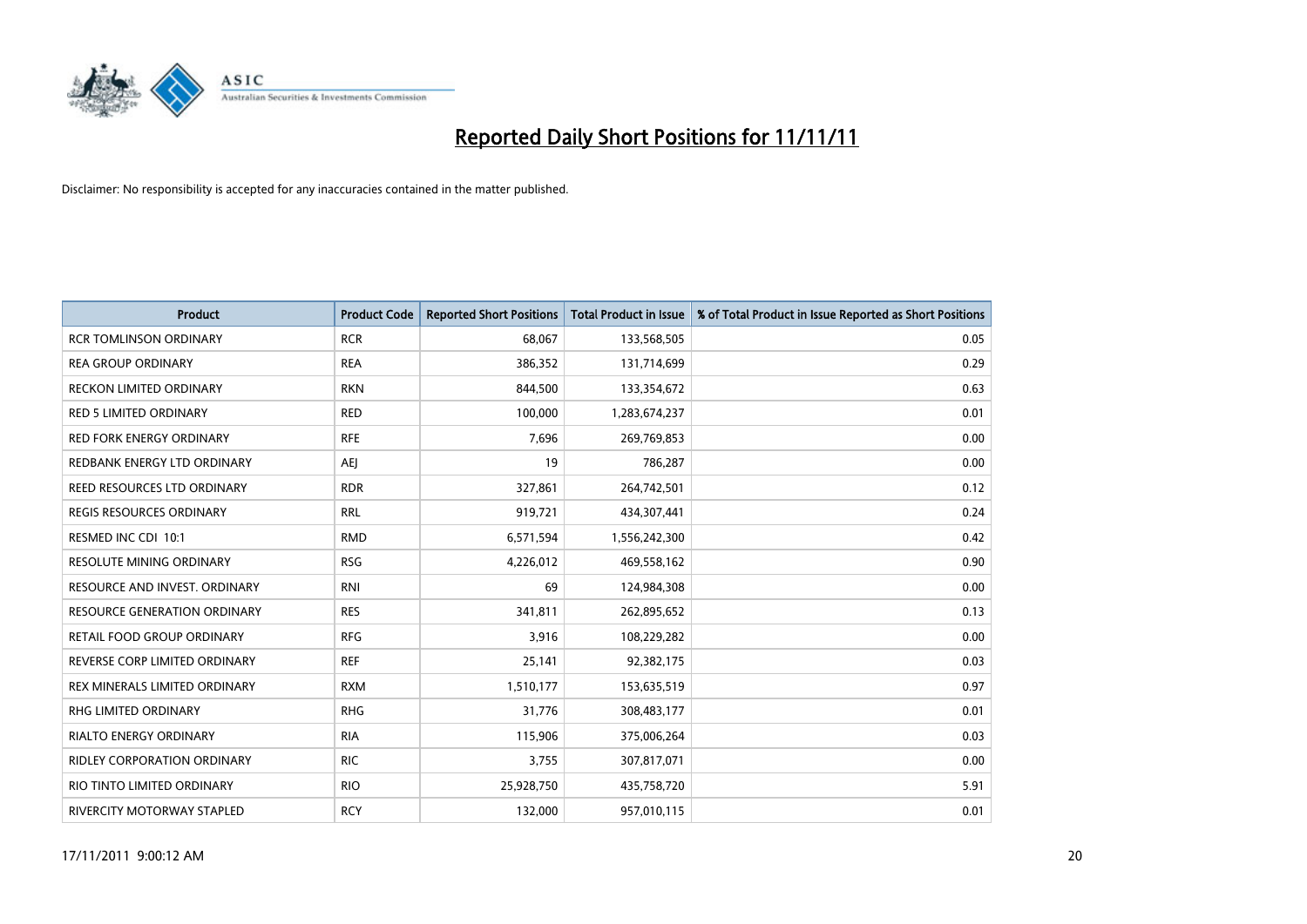

| <b>Product</b>                        | <b>Product Code</b> | <b>Reported Short Positions</b> | <b>Total Product in Issue</b> | % of Total Product in Issue Reported as Short Positions |
|---------------------------------------|---------------------|---------------------------------|-------------------------------|---------------------------------------------------------|
| ROC OIL COMPANY ORDINARY              | <b>ROC</b>          | 4,262,869                       | 685,797,763                   | 0.60                                                    |
| ROYAL WOLF HOLDINGS ORDINARY          | <b>RWH</b>          | 225,000                         | 100,387,052                   | 0.22                                                    |
| SAI GLOBAL LIMITED ORDINARY           | SAI                 | 1,867,231                       | 202,247,989                   | 0.92                                                    |
| SALMAT LIMITED ORDINARY               | <b>SLM</b>          | 251,413                         | 159,802,174                   | 0.16                                                    |
| SAMSON OIL & GAS LTD ORDINARY         | SSN                 | 210,356                         | 1,750,169,370                 | 0.00                                                    |
| SANDFIRE RESOURCES ORDINARY           | <b>SFR</b>          | 2,392,686                       | 150,879,969                   | 1.56                                                    |
| SANTOS LTD DEF EX ESG                 | <b>STON</b>         | 15,033                          | 53,206,121                    | 0.03                                                    |
| SANTOS LTD ORDINARY                   | <b>STO</b>          | 22,109,632                      | 889,618,644                   | 2.50                                                    |
| SARACEN MINERAL ORDINARY              | SAR                 | 196,606                         | 588,210,240                   | 0.02                                                    |
| SEDGMAN LIMITED ORDINARY              | <b>SDM</b>          | 320,634                         | 211,993,676                   | 0.15                                                    |
| <b>SEEK LIMITED ORDINARY</b>          | <b>SEK</b>          | 16,019,339                      | 337,079,207                   | 4.75                                                    |
| SELECT HARVESTS ORDINARY              | SHV                 | 36,947                          | 56,392,664                    | 0.07                                                    |
| SENETAS CORPORATION ORDINARY          | <b>SEN</b>          | 756,999                         | 463,105,195                   | 0.16                                                    |
| SENEX ENERGY LIMITED ORDINARY         | <b>SXY</b>          | 400.000                         | 917,317,416                   | 0.04                                                    |
| SERVCORP LIMITED ORDINARY             | SRV                 | 26,183                          | 98,440,807                    | 0.03                                                    |
| SERVICE STREAM ORDINARY               | <b>SSM</b>          | 343,663                         | 283,418,867                   | 0.12                                                    |
| SEVEN GROUP HOLDINGS CONV. RED. PREF. | <b>SVWPA</b>        | 40,496                          | 4,963,640                     | 0.82                                                    |
| SEVEN GROUP HOLDINGS ORDINARY         | <b>SVW</b>          | 616,249                         | 306,410,281                   | 0.19                                                    |
| SEVEN WEST MEDIA LTD ORDINARY         | <b>SWM</b>          | 2,284,700                       | 645,719,542                   | 0.36                                                    |
| SIGMA PHARMACEUTICAL ORDINARY         | <b>SIP</b>          | 12,174,077                      | 1,178,626,572                 | 1.03                                                    |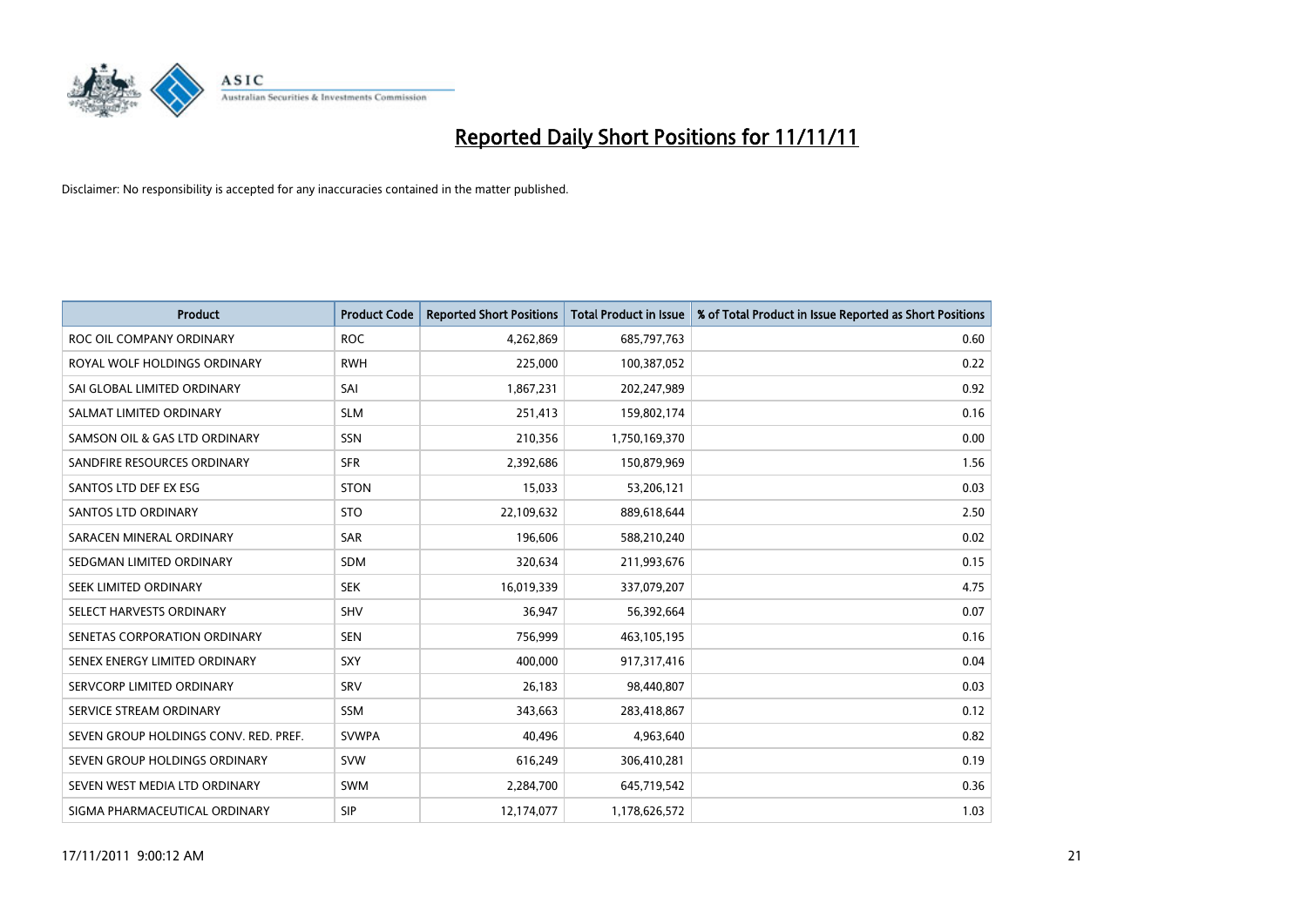

| <b>Product</b>                           | <b>Product Code</b> | <b>Reported Short Positions</b> | <b>Total Product in Issue</b> | % of Total Product in Issue Reported as Short Positions |
|------------------------------------------|---------------------|---------------------------------|-------------------------------|---------------------------------------------------------|
| SILEX SYSTEMS ORDINARY                   | <b>SLX</b>          | 567,165                         | 170,133,997                   | 0.32                                                    |
| SILVER LAKE RESOURCE ORDINARY            | <b>SLR</b>          | 41,216                          | 185,502,828                   | 0.02                                                    |
| SIMS METAL MGMT LTD ORDINARY             | SGM                 | 3,353,160                       | 207,811,428                   | 1.60                                                    |
| SINGAPORE TELECOMM. CHESS DEPOSITARY INT | <b>SGT</b>          | 6,879,302                       | 188,667,418                   | 3.65                                                    |
| SIRIUS RESOURCES NL ORDINARY             | <b>SIR</b>          | 82,500                          | 137,134,586                   | 0.06                                                    |
| SIRTEX MEDICAL ORDINARY                  | <b>SRX</b>          | 2,339                           | 55,768,136                    | 0.00                                                    |
| SKILLED GROUP LTD ORDINARY               | <b>SKE</b>          | 48,187                          | 233, 243, 776                 | 0.01                                                    |
| SMS MANAGEMENT. ORDINARY                 | <b>SMX</b>          | 111,196                         | 68,290,180                    | 0.16                                                    |
| SONIC HEALTHCARE ORDINARY                | <b>SHL</b>          | 6,016,451                       | 389,969,875                   | 1.51                                                    |
| SOUL PATTINSON (W.H) ORDINARY            | SOL                 | 505                             | 238,640,580                   | 0.00                                                    |
| SOUTH BOULDER MINES ORDINARY             | <b>STB</b>          | 58,447                          | 87,115,688                    | 0.07                                                    |
| SP AUSNET STAPLED SECURITIES             | <b>SPN</b>          | 3,250,801                       | 2,850,932,204                 | 0.09                                                    |
| SPARK INFRASTRUCTURE STAPLED NOTE & UNIT | SKI                 | 16,337,947                      | 1,326,734,264                 | 1.22                                                    |
| SPDR 200 FUND ETF UNITS                  | <b>STW</b>          | 8                               | 52,878,556                    | 0.00                                                    |
| SPECIALTY FASHION ORDINARY               | <b>SFH</b>          | 594,014                         | 192,086,121                   | 0.31                                                    |
| SPOTLESS GROUP LTD ORDINARY              | <b>SPT</b>          | 1,215,055                       | 265,454,407                   | 0.45                                                    |
| ST BARBARA LIMITED ORDINARY              | <b>SBM</b>          | 7,664,604                       | 325,615,389                   | 2.36                                                    |
| STAGING CONNECTIONS ORDINARY             | <b>STG</b>          | 2,917,189                       | 78,317,726                    | 3.72                                                    |
| STANMORE COAL LTD ORDINARY               | <b>SMR</b>          | 110,047                         | 89,791,402                    | 0.12                                                    |
| STARPHARMA HOLDINGS ORDINARY             | SPL                 | 1,375,342                       | 248,026,578                   | 0.55                                                    |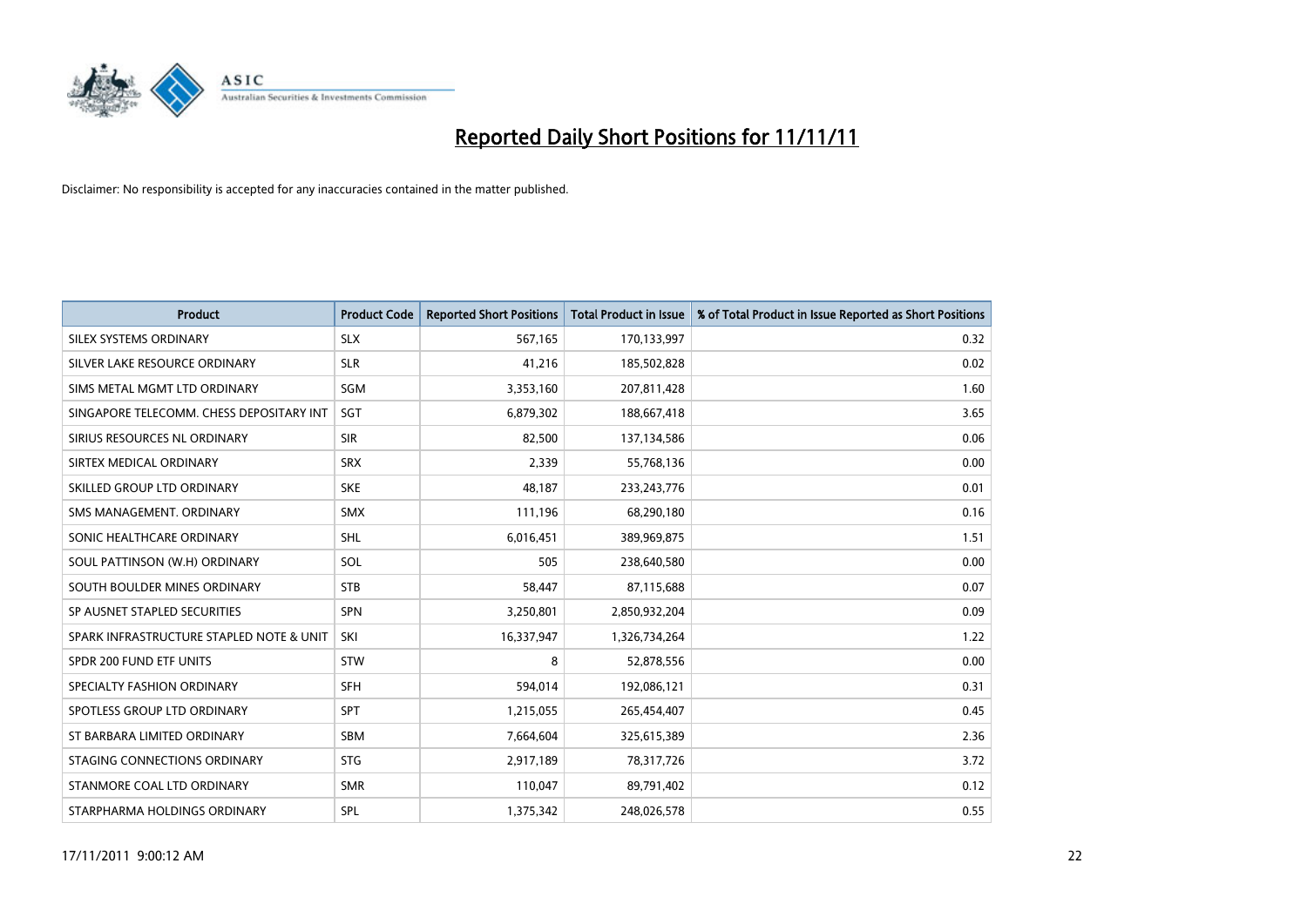

| <b>Product</b>                      | <b>Product Code</b> | <b>Reported Short Positions</b> | <b>Total Product in Issue</b> | % of Total Product in Issue Reported as Short Positions |
|-------------------------------------|---------------------|---------------------------------|-------------------------------|---------------------------------------------------------|
| STH AMERICAN COR LTD ORDINARY       | SAY                 | 9,200                           | 257,785,604                   | 0.00                                                    |
| STHN CROSS MEDIA ORDINARY           | <b>SXL</b>          | 3,554,234                       | 705,766,444                   | 0.51                                                    |
| STOCKLAND UNITS/ORD STAPLED         | SGP                 | 22,809,447                      | 2,338,995,230                 | 0.95                                                    |
| STRAITS RES LTD. ORDINARY           | SRQ                 | 487,325                         | 324,796,141                   | 0.15                                                    |
| STW COMMUNICATIONS ORDINARY         | SGN                 | 274,618                         | 363,702,471                   | 0.07                                                    |
| SUNCORP GROUP LTD ORDINARY          | <b>SUN</b>          | 9,515,363                       | 1,286,600,980                 | 0.72                                                    |
| SUNDANCE ENERGY ORDINARY            | <b>SEA</b>          | 62,811                          | 277,098,474                   | 0.02                                                    |
| SUNDANCE RESOURCES ORDINARY         | <b>SDL</b>          | 4,933,071                       | 2,899,082,169                 | 0.17                                                    |
| SUNLAND GROUP LTD ORDINARY          | <b>SDG</b>          | 26,203                          | 201,578,526                   | 0.01                                                    |
| SUPER RET REP LTD ORDINARY          | <b>SUL</b>          | 2,676,100                       | 185,306,121                   | 1.44                                                    |
| SWICK MINING ORDINARY               | <b>SWK</b>          | 1,548                           | 236,724,970                   | 0.00                                                    |
| SYMEX HOLDINGS ORDINARY             | <b>SYM</b>          | 6,633                           | 191,593,493                   | 0.00                                                    |
| TABCORP HOLDINGS LTD ORDINARY       | <b>TAH</b>          | 6,369,181                       | 712,805,880                   | 0.89                                                    |
| TALENT2 INTERNATION ORDINARY        | <b>TWO</b>          | 7                               | 147,257,826                   | 0.00                                                    |
| <b>TANAMI GOLD NL ORDINARY</b>      | <b>TAM</b>          | 11,708                          | 260,997,677                   | 0.00                                                    |
| TAP OIL LIMITED ORDINARY            | <b>TAP</b>          | 3,072,729                       | 240,995,311                   | 1.27                                                    |
| TASSAL GROUP LIMITED ORDINARY       | <b>TGR</b>          | 53,344                          | 146,304,404                   | 0.03                                                    |
| TATTS GROUP LTD ORDINARY            | <b>TTS</b>          | 13,758,216                      | 1,340,756,623                 | 1.02                                                    |
| <b>TELECOM CORPORATION ORDINARY</b> | <b>TEL</b>          | 14,035,181                      | 1,924,943,857                 | 0.71                                                    |
| TELSTRA CORPORATION. ORDINARY       | <b>TLS</b>          | 28,974,362                      | 12,443,074,357                | 0.22                                                    |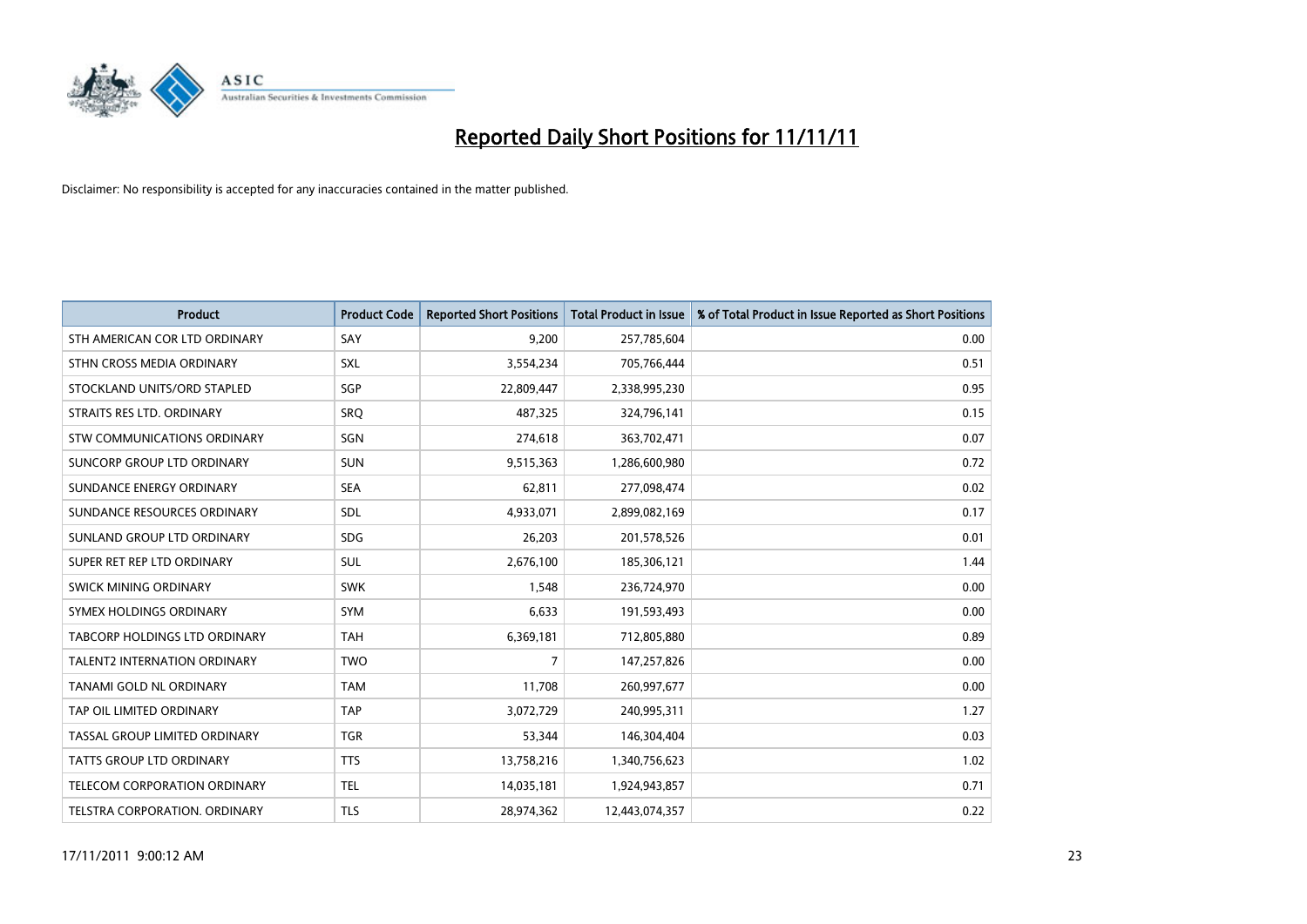

| <b>Product</b>                       | <b>Product Code</b> | <b>Reported Short Positions</b> | <b>Total Product in Issue</b> | % of Total Product in Issue Reported as Short Positions |
|--------------------------------------|---------------------|---------------------------------|-------------------------------|---------------------------------------------------------|
| TEN NETWORK HOLDINGS ORDINARY        | <b>TEN</b>          | 48,221,855                      | 1,045,236,720                 | 4.63                                                    |
| TERANGA GOLD CORP CDI 1:1            | <b>TGZ</b>          | 165,028                         | 153,870,012                   | 0.09                                                    |
| TFS CORPORATION LTD ORDINARY         | <b>TFC</b>          | 78,338                          | 279,621,829                   | 0.03                                                    |
| THAKRAL HOLDINGS GRP ORDINARY/UNIT   | <b>THG</b>          | 200                             | 585,365,014                   | 0.00                                                    |
| THE REJECT SHOP ORDINARY             | <b>TRS</b>          | 1,414,683                       | 26,071,170                    | 5.41                                                    |
| THOR MINING PLC CHESS DEPOSITARY 1:1 | <b>THR</b>          | 2,307                           | 222,489,120                   | 0.00                                                    |
| THORN GROUP LIMITED ORDINARY         | <b>TGA</b>          | 56,008                          | 146,091,970                   | 0.03                                                    |
| <b>TIGER RESOURCES ORDINARY</b>      | <b>TGS</b>          | 958,326                         | 671,110,549                   | 0.13                                                    |
| TISHMAN SPEYER UNITS                 | <b>TSO</b>          | 86,337                          | 338,440,904                   | 0.02                                                    |
| TNG LIMITED ORDINARY                 | <b>TNG</b>          | 4,321                           | 284,803,062                   | 0.00                                                    |
| TOLL HOLDINGS LTD ORDINARY           | <b>TOL</b>          | 22,430,248                      | 717,133,875                   | 3.08                                                    |
| TORO ENERGY LIMITED ORDINARY         | <b>TOE</b>          | 35,404                          | 975,436,676                   | 0.00                                                    |
| <b>TOWER LIMITED ORDINARY</b>        | <b>TWR</b>          | 689,519                         | 265,176,580                   | 0.26                                                    |
| <b>TOX FREE SOLUTIONS ORDINARY</b>   | <b>TOX</b>          | 14,845                          | 97,626,882                    | 0.01                                                    |
| TPG TELECOM LIMITED ORDINARY         | <b>TPM</b>          | 3,935,603                       | 783,895,606                   | 0.49                                                    |
| <b>TRANSFIELD SERVICES ORDINARY</b>  | <b>TSE</b>          | 4,683,212                       | 548,450,906                   | 0.85                                                    |
| TRANSPACIFIC INDUST, ORDINARY        | <b>TPI</b>          | 5,413,484                       | 1,490,155,467                 | 0.34                                                    |
| TRANSURBAN GROUP TRIPLE STAPLED SEC. | <b>TCL</b>          | 2,274,041                       | 1,450,874,876                 | 0.13                                                    |
| TREASURY WINE ESTATE ORDINARY        | <b>TWE</b>          | 12,426,735                      | 647,227,144                   | 1.91                                                    |
| TRINITY GROUP STAPLED SECURITIES     | <b>TCO</b>          | 3,419                           | 193,235,631                   | 0.00                                                    |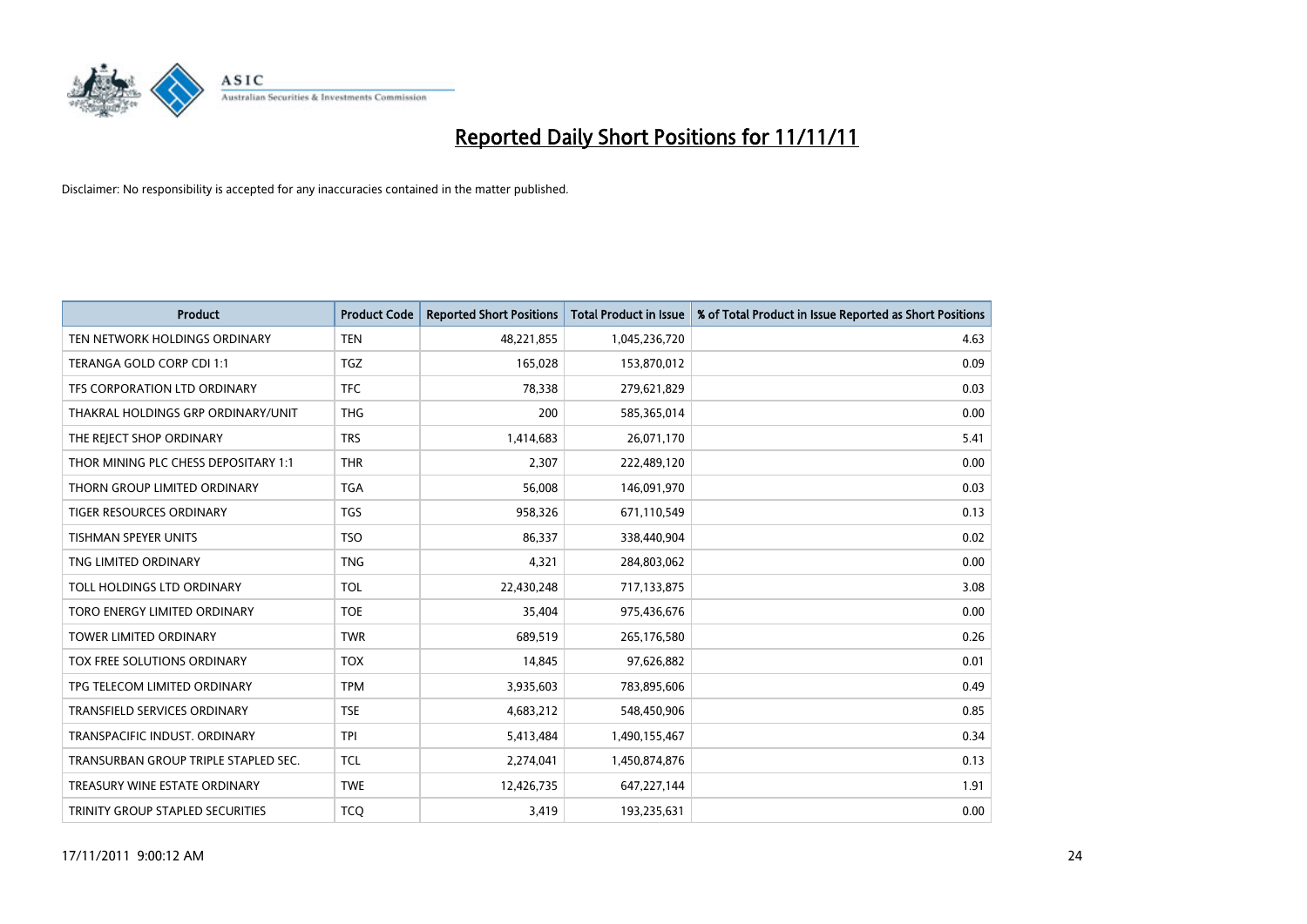

| <b>Product</b>                         | <b>Product Code</b> | <b>Reported Short Positions</b> | <b>Total Product in Issue</b> | % of Total Product in Issue Reported as Short Positions |
|----------------------------------------|---------------------|---------------------------------|-------------------------------|---------------------------------------------------------|
| TROY RESOURCES NL ORDINARY             | <b>TRY</b>          | 109,380                         | 88,149,823                    | 0.12                                                    |
| UGL LIMITED ORDINARY                   | UGL                 | 4,631,401                       | 166,047,171                   | 2.76                                                    |
| UNILIFE CORPORATION CDI 6:1            | <b>UNS</b>          | 913,973                         | 264,133,452                   | 0.34                                                    |
| <b>VDM GROUP LIMITED ORDINARY</b>      | <b>VMG</b>          | 11,116                          | 932,485,103                   | 0.00                                                    |
| <b>VENTURE MINERALS ORDINARY</b>       | <b>VMS</b>          | 297,943                         | 221,093,592                   | 0.13                                                    |
| <b>VIEW RESOURCES LTD ORDINARY</b>     | <b>VRE</b>          | 1,760                           | 881,953,670                   | 0.00                                                    |
| <b>VIRGIN BLUE HOLDINGS ORDINARY</b>   | <b>VBA</b>          | 42,981,191                      | 2,210,197,600                 | 1.93                                                    |
| <b>VITA GROUP LTD ORDINARY</b>         | <b>VTG</b>          | 75,190                          | 142,499,800                   | 0.05                                                    |
| VITERRA INC CDI 1:1                    | <b>VTA</b>          | 3,828                           | 68,629,939                    | 0.01                                                    |
| <b>WATPAC LIMITED ORDINARY</b>         | <b>WTP</b>          | 209,777                         | 185,160,973                   | 0.11                                                    |
| <b>WDS LIMITED ORDINARY</b>            | <b>WDS</b>          | 701                             | 144,740,614                   | 0.00                                                    |
| WEBIET LIMITED ORDINARY                | <b>WEB</b>          | 52,338                          | 73,368,062                    | 0.07                                                    |
| <b>WESFARMERS LIMITED ORDINARY</b>     | <b>WES</b>          | 21,306,284                      | 1,005,852,841                 | 2.10                                                    |
| WESFARMERS LIMITED PARTIALLY PROTECTED | <b>WESN</b>         | 396,478                         | 151,219,321                   | 0.26                                                    |
| WESTERN AREAS NL ORDINARY              | <b>WSA</b>          | 10,531,226                      | 179,735,899                   | 5.88                                                    |
| WESTERN DESERT RES. ORDINARY           | <b>WDR</b>          | 948                             | 207, 277, 648                 | 0.00                                                    |
| WESTFIELD GROUP ORD/UNIT STAPLED SEC   | <b>WDC</b>          | 12,121,714                      | 2,308,988,539                 | 0.50                                                    |
| WESTFIELD RETAIL TST UNIT STAPLED      | <b>WRT</b>          | 40,694,238                      | 3,054,166,195                 | 1.32                                                    |
| <b>WESTPAC BANKING CORP ORDINARY</b>   | <b>WBC</b>          | 74,002,860                      | 3,030,672,787                 | 2.43                                                    |
| WHITE ENERGY COMPANY ORDINARY          | <b>WEC</b>          | 5,154,752                       | 316,104,241                   | 1.63                                                    |